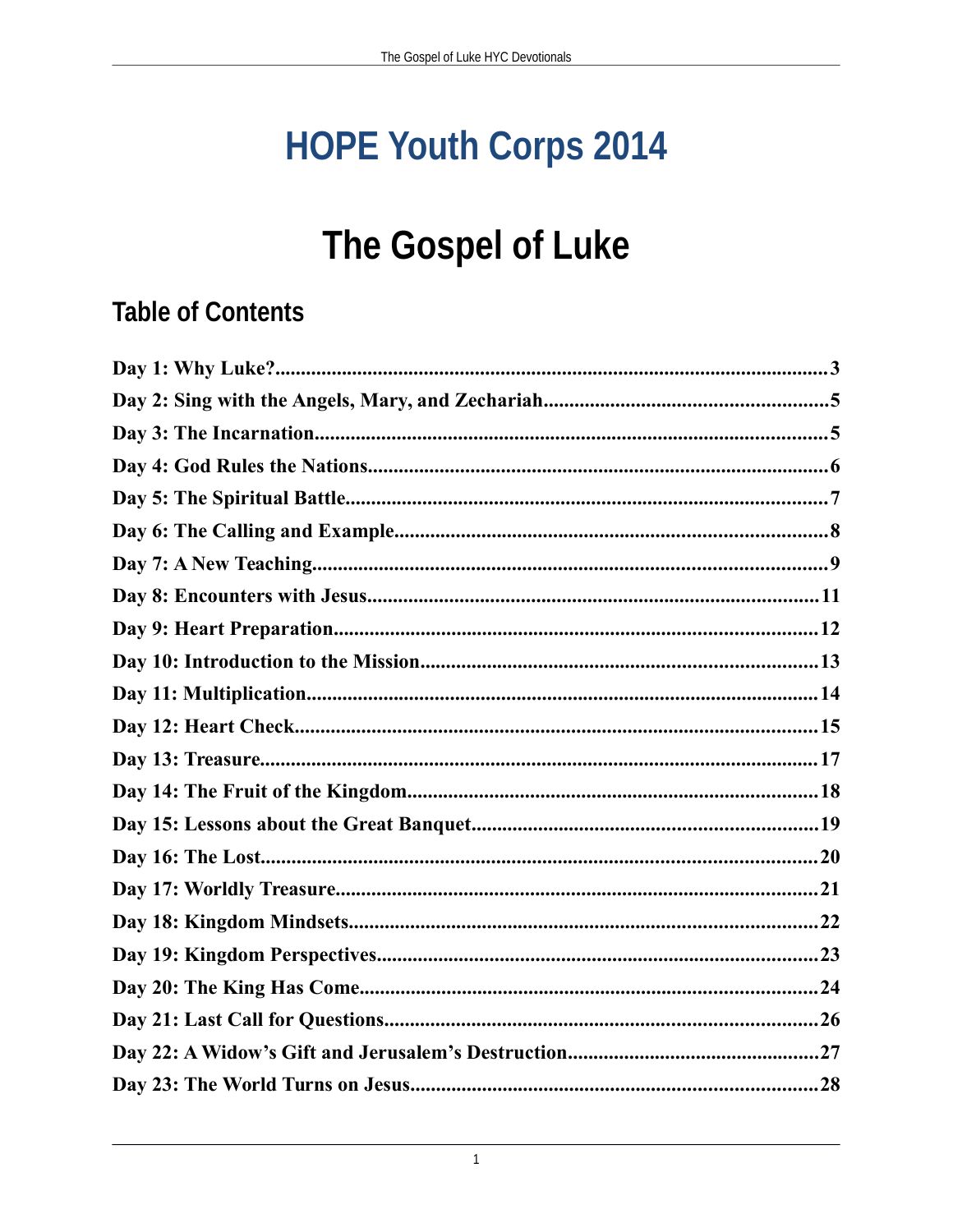## **Day 1: Why Luke?**

*Luke 1:1-4 Many have undertaken to draw up an account of the things that have been fulfilled among us, just as they were handed down to us by those who from the first were eyewitnesses and servants of the word. With this in mind, since I myself have carefully investigated everything from the beginning, I too decided to write an orderly account for you, most excellent Theophilus, so that you may know the certainty of the things you have been taught.*

*Acts 1:1-2 In my former book, Theophilus, I wrote about all that Jesus began to do and to teach until the day he was taken up to heaven, after giving instructions through the Holy Spirit to the apostles he had chosen.*

Luke, the author of both the Gospel of Luke and the Book of Acts, researched his topic extensively to present an orderly, eyewitness account to strengthen the faith of his friend, Theophilus ("lover of God"). He carefully crafted the Gospel of Luke – stories and teachings are not chronological but rather ordered in what Luke considered a logical argument to help Gentiles understand the gospel. Luke wants his readers to understand the facts that validate the truth of the story; the power of the Holy Spirit moving among men; and the personal touch of God "incarnating" – becoming a man to share His good news with men.

*Why should we study the Gospel of Luke as we prepare to serve the poor?* 

**Physician (Col 4:10-14) and historian (1:1-4).** As a physician, Luke was highly educated and he authored perhaps one of the most well written books in the Bible. As a world-class historian, Luke puts Jesus in historical context, elaborating even more in the book of Acts on the impact of the gospel through the entire world. He recognized that Jesus brought both physical and spiritual healing. Luke understood the power of the Holy Spirit  $(1:35; 4:14.36; 5:17; 6:19; 8:46; 9:1;$ 21:17; 24:19,49) through the gospel ("good news" 3:18; 4:18,43; 7:22; 8:1; 9:6; 16:16; 20:1) to not only heal people physically, but to give people salvation, joy, and purpose – spiritual healing. As we serve, pray that we also see the great need for physical and spiritual healing and that we let the Holy Spirit use us to minister to each other and those around us.

**The Bible's only Gentile author.** As a Gentile (non-Jew), Luke explains the Jewish customs for those less familiar with them (4:31; 8:26; 21:37; 23:51; 24:13). Because Luke's audience was Gentile, Luke highlighted the theme of universality – that God included Jews and Gentiles in His plan (2:20-32, 3:6). He even shows how the gospel is for women, Samaritans (mixedrace/religion), poor, rich, outcasts, and "sinners" (not the religious!). The gospel message is universal – for all people in all nations throughout all times. The gospel message is as relevant to the people of India as it was for Jews in Jerusalem! Indians probably have a different worldview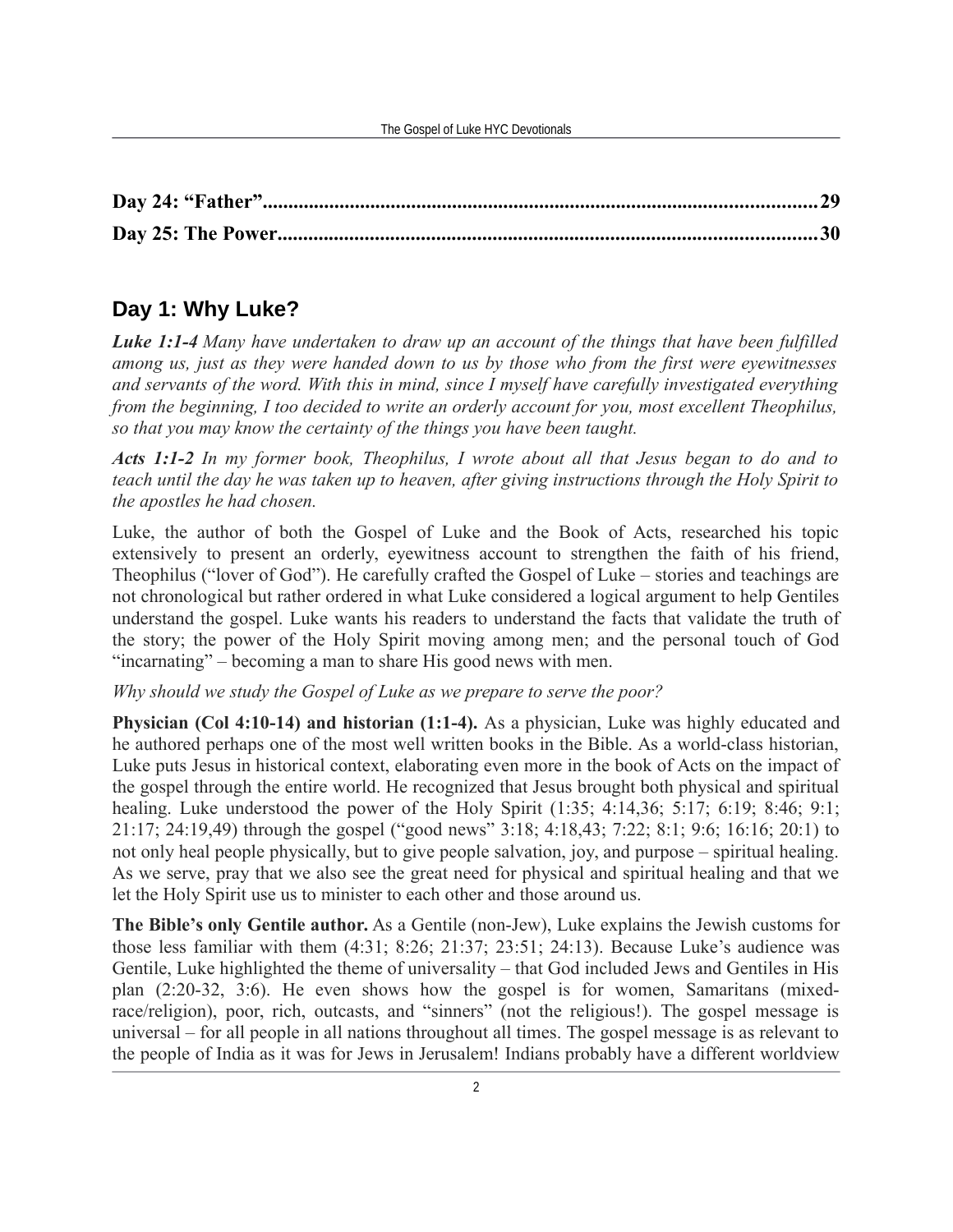from those of us from other countries. Just as Luke recognized the need to explain the Jewish worldview to Gentiles, we will be much more effective at communicating with our hosts if we understand more about the beliefs, background, language, and religion of the people of southern India.

**Paul's traveling companion.** Throughout the Book of Acts, Luke identifies when he was with Paul on his travels by using the pronoun "we" instead of "they" (Acts 16:10-17, 20:5-21; 27:1- 18:16). For those of us visiting India from another country, we will experience new customs, sites, smells, sounds, and experiences. Luke provides an example for us of how to present the gospel to a new culture and people.

**Luke confronted materialism as he highlighted Jesus' ministry to the poor.** Many of us come from affluent countries. Even those on the HYC who come from India have the means (and heart!) to fund this opportunity to serve. Luke shared how Jesus proclaimed "good news to the poor" (4:18), confronted the rich (6:24), challenged those who store up treasure on earth (12:21ff), disqualified anyone not willing to give up everything (14:33), and reversed any notion of "prosperity" theology (16:1-31). At the same time, Luke illustrated Jesus' compassion on those in need (4-5, etc.) and showed the power of the gospel through Jesus' life – a poor Nazarene who changed the entire world. Pray that during this trip God will show you His true treasure and that we will have open hearts that learn from those we serve the meaning of Jesus' saying, "it is more blessed to give than to receive" (Acts 20:35).

**Luke portrays Jesus as the "Son of Man" (25 times).** Matthew proclaims Jesus as Messiah/King; Mark emphasizes Jesus role as a servant; John depicts Jesus as God in flesh; Luke presents Jesus as the perfect man. The OT used the phrase "son of man" numerous times in Ezekiel and twice in Daniel including one messianic reference (7:13). The phrase "Son of Man" is not meant to diminish Jesus' deity, but rather to magnify the miracle of "incarnation" – God cared so much about us that He squeezed His Deity into the form of a man to demonstrate His love. Luke, emphasizing Jesus' humanity more than any other gospel: describes Jesus' birth in detail; shows him at the temple as a teen; traces Jesus' lineage back to Adam (Matthew traces back to Abraham); portrays Jesus as tempted in the desert (4) and struggling in the garden (22:39-44); and illustrates the most vivid post-resurrection interactions with the disciples. Luke's portrayal makes Jesus more accessible to us – He was "tempted in every way, just as we are—yet he did not sin" (Heb 4:15).

#### *What is your prayer for your heart in preparation for HYC India?*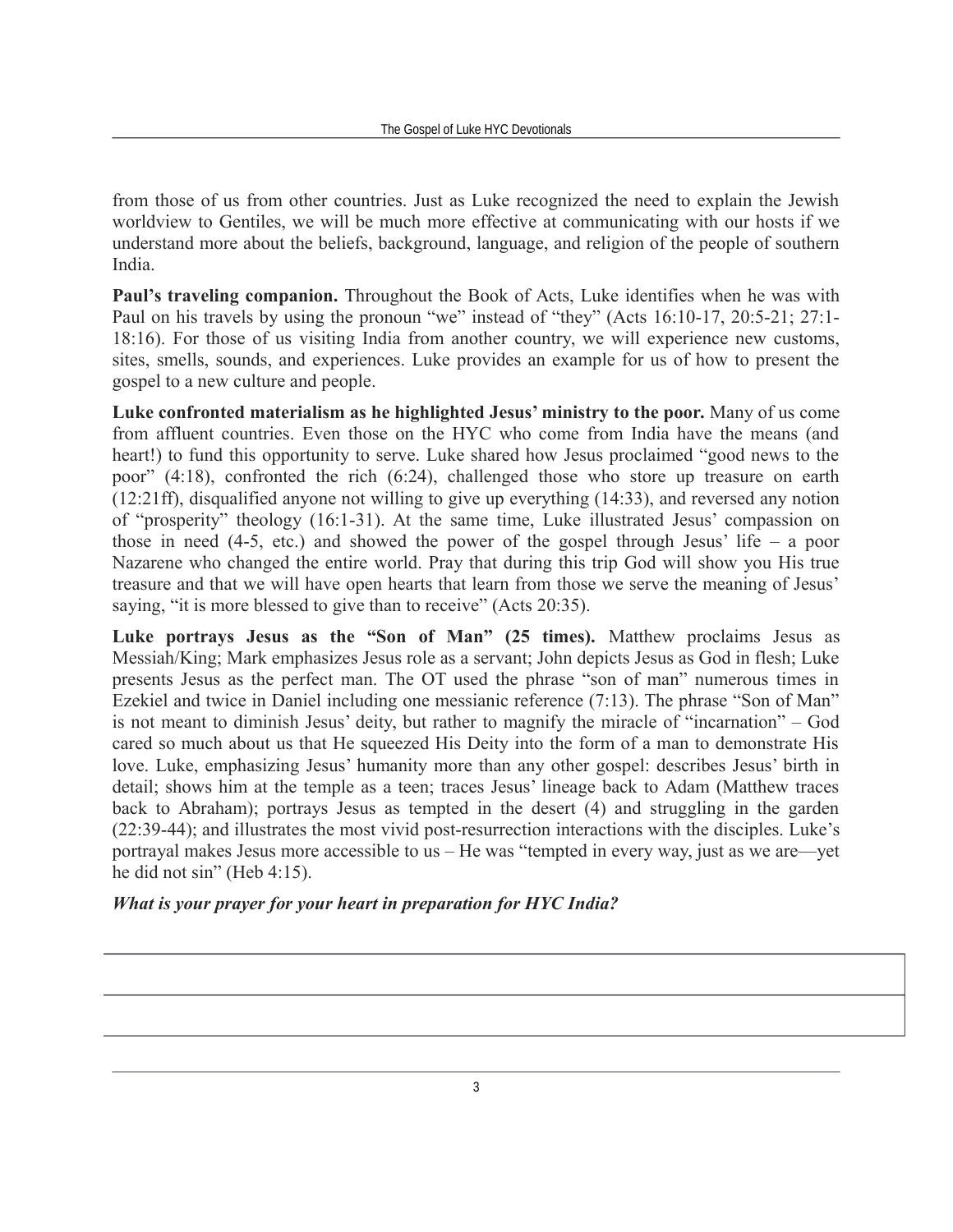The Gospel of Luke HYC Devotionals

*What are some ways that you believe the gospel of Luke will speak directly to you?*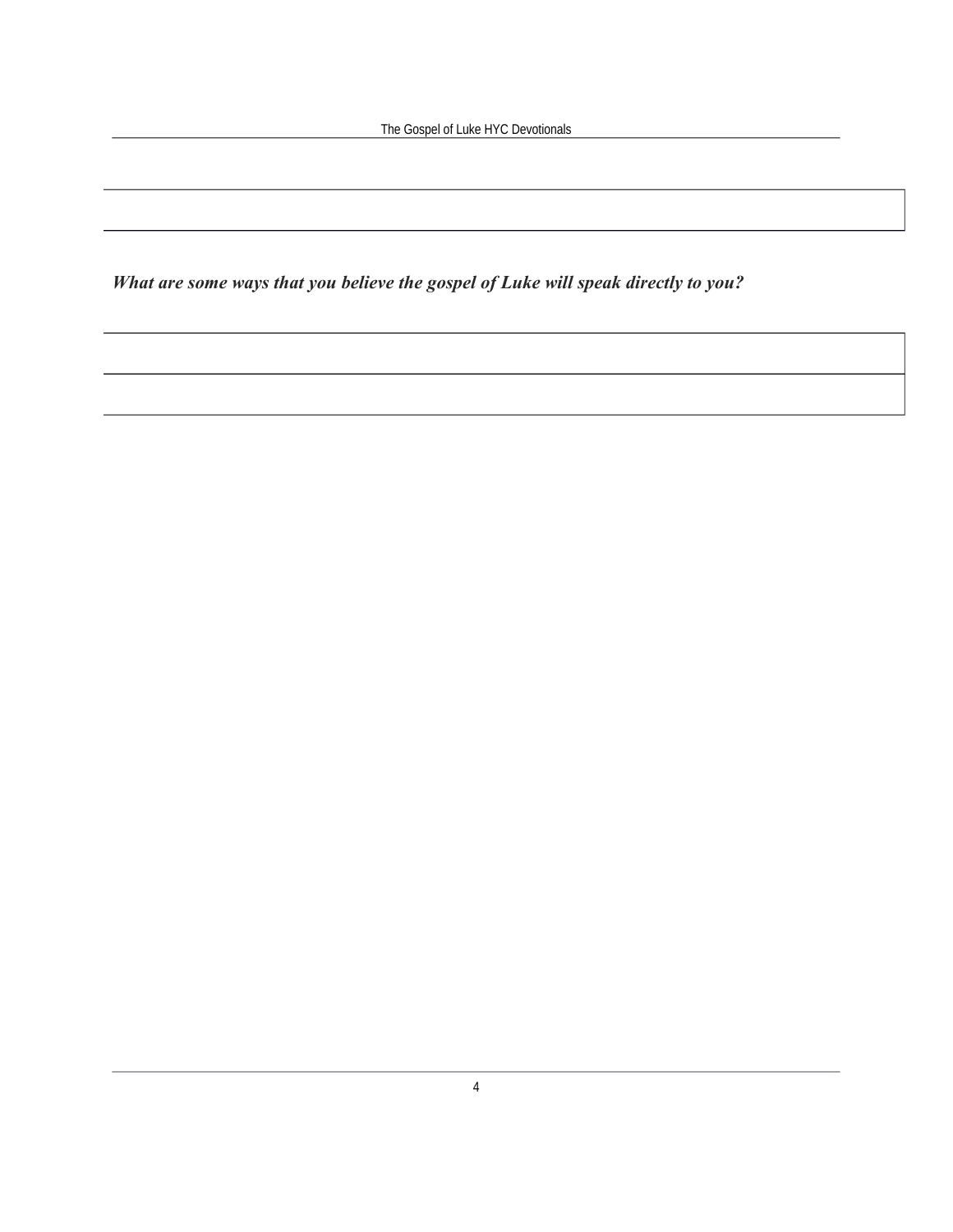## **Day 2: Sing with the Angels, Mary, and Zechariah**

*Read Luke 1 and consider these devotional thoughts:*

Luke 1 introduces God's plan to bring the gospel to the earth. The last revelation in the OT came from Malachi, followed by 400 years of silence. Many anticipated the "redemption of Israel," the coming of God's anointed savior ("Messiah" in Hebrew or "Christ" in Greek), to restore hope and dignity to the nation. Many Jews also felt despair and abandonment – God allowed the Romans to take over their nation. Consider the depth of emotion in each character as God, through the angel Gabriel, the "heavenly host," and the Holy Spirit reveals His plan of salvation: a personal visit.

**Answered Prayer.** v. 5-6 Elizabeth and Zechariah were older, "upright," and "blameless" yet had no children. God is faithful, our "labor in the Lord is never in vain" (1 Cor 15:58).

v.13 God hears our prayers, even if it takes a while!

#### *What are some desires of your heart or prayers that have taken a while for God to answer?*

**Spirit Filled.** v.14-17 The angel Gabriel describes a new concept – John the Baptist would be "filled with the Holy Spirit from birth." In the OT, the HS would come on a person, but not live in them. In the NT we have the "gift of the HS" – God lives inside us. He chose us, adopted us as children, and put His mega-powerful Spirit in us! We are empowered to live as His children.

#### *How do you believe that the Holy Spirit will work in your life?*

**Presence of God.** v. 19,26 Gabriel stood "in the presence of God" and served as God's messenger (angel means messenger) to Zechariah and Mary. The angel respected these godly people and encouraged them that "the Lord is with you" and "you have found favor with God." God's visit brought them encouragement and hope. Luke's message for us to today: "God is with us, we have found favor with Him." *Do you believe this message applies to you?*

**Songs of Praise.** v.46-55; 68-79 Consider reading/praying/singing Mary's song of praise and Zechariah's prophecy of praise *out loud* – as Mary and Zechariah would have! Spend some time singing to God in praise.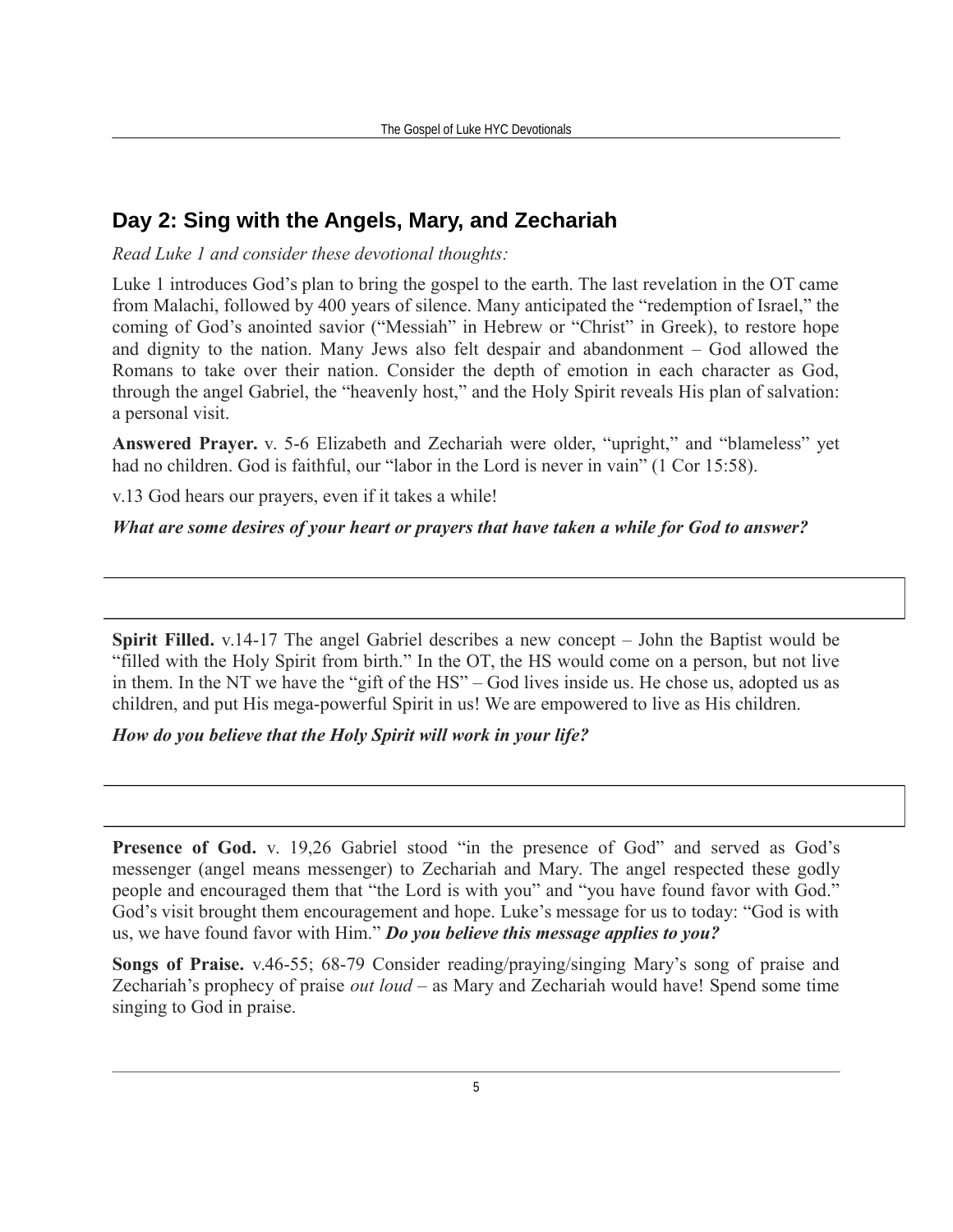## **Day 3: The Incarnation**

#### *Read Luke 2 and consider these devotional thoughts:*

Imagine God planning to appear in person on the earth. Picture him choosing a nation to bless (Israel), a time in history (Roman Empire), a specific place (Bethlehem in Judea), and even choosing His parents (Mary and Joseph)! Now picture that God continuously selects specific people to be His children and communicate His message to countries/cities/people who know nothing about Him (Acts 17:26). Consider how much thought, concern, love, compassion, care, and hope God pours into us, motivated by His love for His creation. The "incarnation" – God visiting the planet as a human (Jesus) was not only miraculous and extremely personal in the time of Joseph and Mary, but continues to be miraculous and personal when God lives in us to continue to convey His love for His creation through us. The message, the miracle, the investment is all God's.

**Planning the Incarnation.** v.1-7 Luke carefully describes the political situation, the circumstances, and the family that he chose to be His parents.

#### *How is God's choosing you miraculous and personal to you?*

**Celebrating God's Visit.** v.13-14 The Angels sang, "Gloria in Excelsis Deo" or "glory to God in the highest." They proclaimed "peace on earth" – describing the peace in our relationship with God ironically at a time when the earth experienced "Pax Romana" – the peace of the Roman Empire across that region that enabled the peace of the gospel to be proclaimed unhindered throughout the known world, under the protection of the Romans.

**God in the Temple.** v. 22-51 The Temple symbolized God's presence among his people. Luke 2 describes two times where Jesus (God in the flesh) is presented at the temple.

- As an infant, Simeon took Jesus in his arms and sang another hymn that proclaimed Jesus as God's "salvation," a "light for revelation to the Gentiles and the glory of your people Israel." Note that Simeon (1) recognized the Messiah, (2) proclaimed that Jesus would be a light to the Gentiles, and (3) that Jesus is the glory of Israel. Anna the Prophet confirmed Simeon's prophesy.
- As a 12-year old, Jesus amazed the teachers and all who listened with "his understanding and his answers." When Mary says, "your father and I have been anxiously searching for you," Jesus answer reveals that he understood his unique relationship with God as his heavenly Father.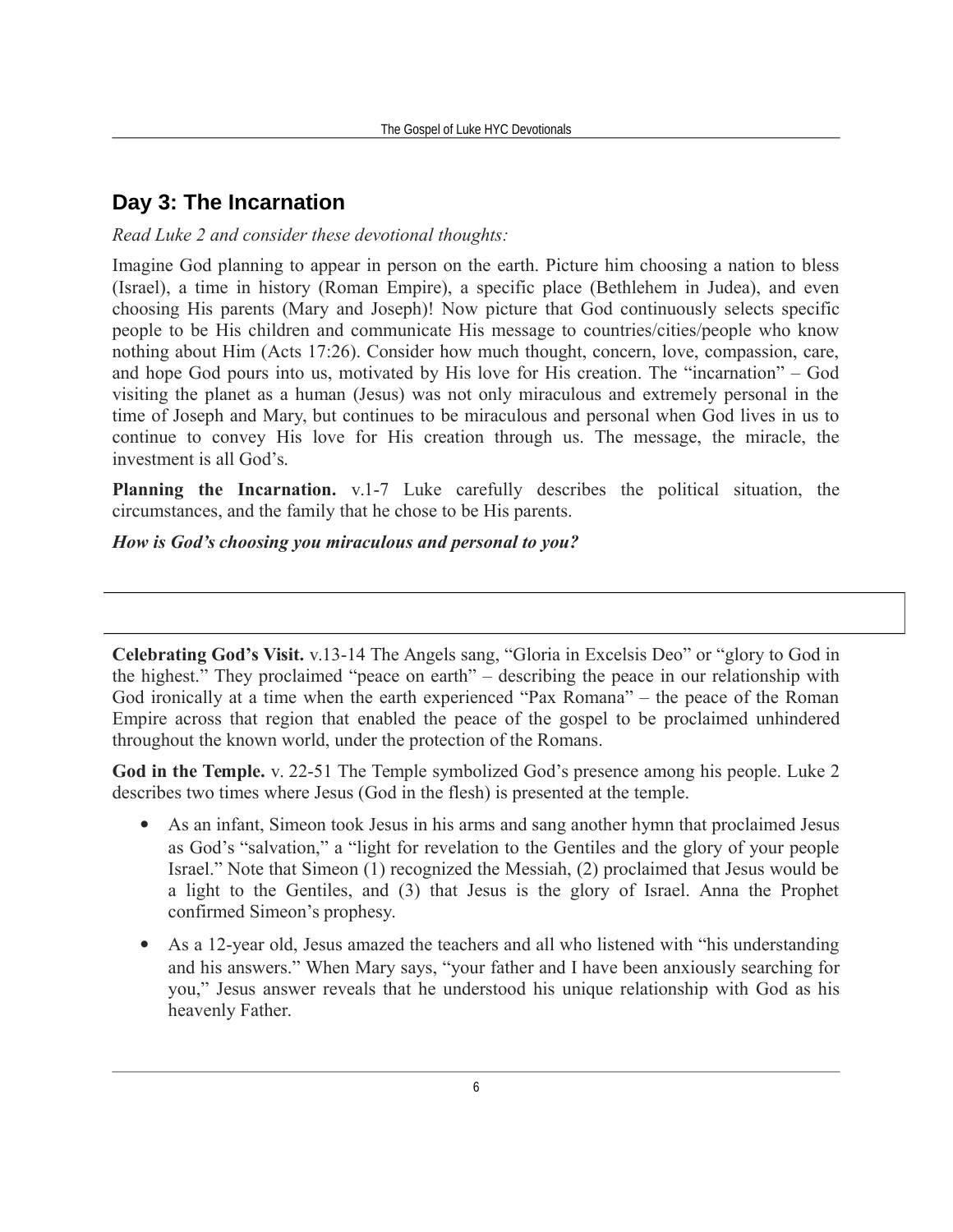Through Jesus, God's presence became even more evident – he wasn't only present in the temple, but physically walked with people. It was this incarnation that inspired the Angels, Simeon, and Anna to sing.

#### *Spend some time thanking God for being your heavenly Father and coming to us in person.*

## **Day 4: God Rules the Nations**

*Read Luke 3 and consider these devotional thoughts:*

God entered a very hostile world in the human body of Jesus. Israel suffered at the hands of Egypt, Assyria, Babylon, Media/Persia, Greece, and now Romans occupied their land. Many Jews despised their captors, led rebellions, and took politics into their own hands. The Zealots, incited by Roman taxes, led multiple revolts culminating in the Roman destruction of Jerusalem and the Temple in AD 70. They longed for God's rule in their nation, but few listened to God's Son who preached about a new Kingdom of God coming to earth. Into this backdrop, Luke introduces John the Baptist and Jesus preaching fulfillment of the Messianic prophesies.

*Luke 3:1-6 In the fifteenth year of the reign of Tiberius Caesar—when Pontius Pilate was governor of Judea, Herod tetrarch of Galilee, his brother Philip tetrarch of Iturea and Traconitis, and Lysanias tetrarch of Abilene— during the high-priesthood of Annas and Caiaphas, the word of God came to John son of Zechariah in the wilderness. He went into all the country around the Jordan, preaching a baptism of repentance for the forgiveness of sins. As it is written in the book of the words of Isaiah the prophet: "A voice of one calling in the wilderness, 'Prepare the way for the Lord, make straight paths for him. Every valley shall be filled in, every mountain and hill made low. The crooked roads shall become straight, the rough ways smooth. And all people will see God's salvation.'"[Is 40:3-5]*

**God rules the nations.** v.1-6 Luke provides the political background for the ministry of John the Baptist and Jesus. Why? God rules the nations (see Psalm 47). As Mary just sang, "He has brought down rulers from their thrones but has lifted up the humble." God understands the times, and choose this time in history for His story. "Why do the nations rage?" (Ps 2:1) God is in control. *God rules the nations. What are the implications to us today?*

**John prepares the way.** v.7-20 John understood God's timing and plan. He knew that he heralded God's arrival and he looked for the Messiah. It is not clear if he understood that it was his very cousin! John's message was repentance (3:7-19): share, be fair, be content… *How does John's message of repentance help you make room for God's presence in your life?*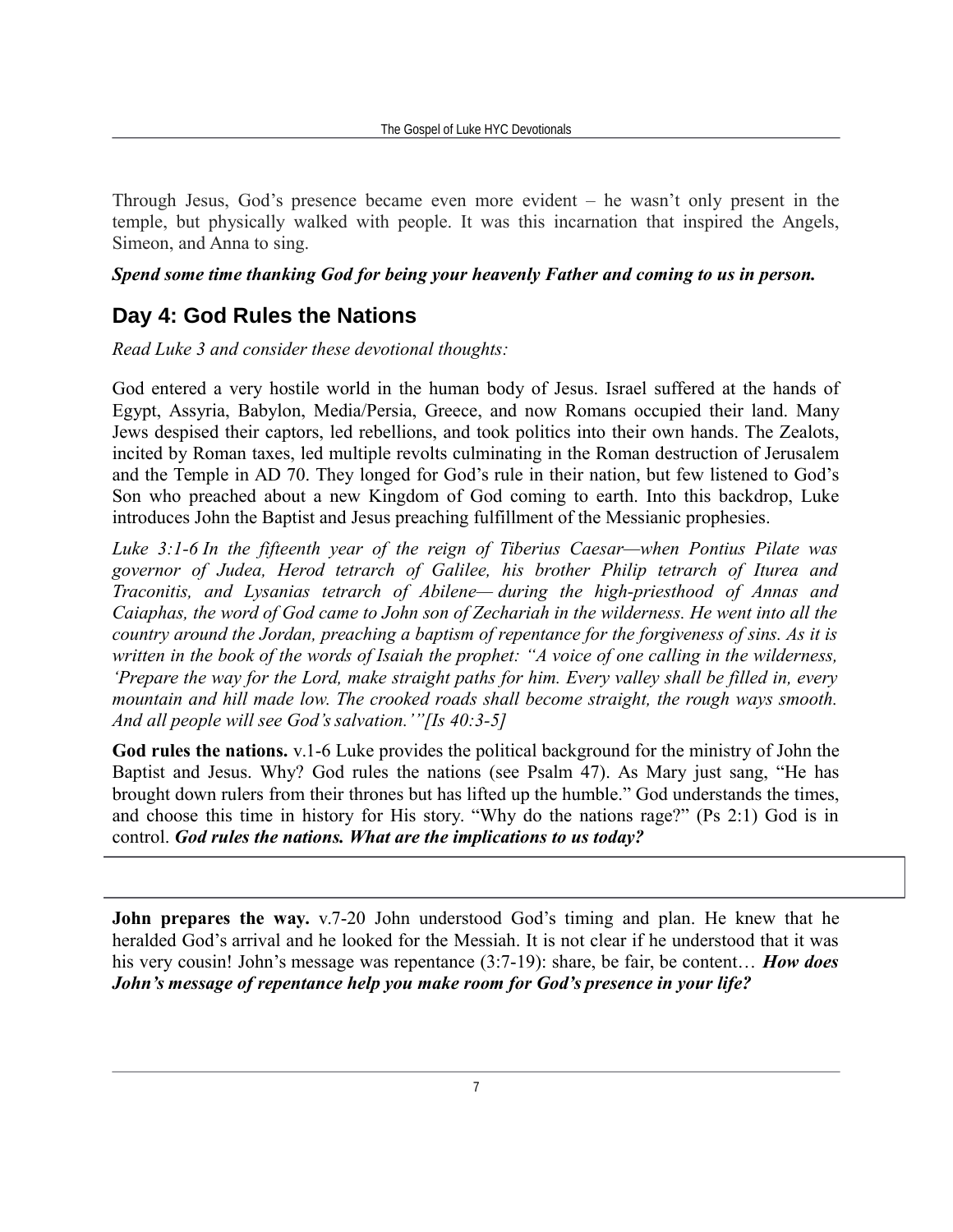**The voice of God.** v.21-22 (Note Luke's emphasis on prayer and the Holy Spirit) *"as he was praying, heaven was opened and the Holy Spirit descended on him in bodily form like a dove. And a voice came from heaven: 'You are my Son, whom I love; with you I am well pleased.'"* When God looks at us, he sees Jesus; therefore, he feels the exact same way about us that he feels about Jesus. *Is this the message you hear from God?*

**Son of Man (Adam).**  $v.23-38$  As you skim the genealogy, note that Luke traces Jesus' ancestry all the way to Adam, the son of God – emphasizing Jesus' humanity.

## **Day 5: The Spiritual Battle**

*Read Luke 4 and consider these devotional thoughts:*

Luke emphasizes the work of the Holy Spirit: Jesus, "full of the Holy Spirit" was "led by the Spirit" to be tempted in the wilderness (the desert between Jerusalem and the Dead Sea – perhaps the same wilderness that John the Baptist grew up in from 1:80). The Spiritual Battle engages you against the spiritual enemy, Satan. Your only hope is to stack the teams – you need God on your team. God delivers victory through the Holy Spirit in our lives. There is no other way to win the spiritual battle than to be "in the Spirit."

**Temptation is Coming.** v.1-13 At the end of 40 days of fasting, Luke introduces the spiritual enemy – Satan. The enemy tests Jesus at his weakest moment with hunger – physical gratification, trust – his need to believe God will still rescue him even as a man, and compromise – a shortcut to regain power over what Satan had become the ruler. Consider what makes you tempted – being hungry, tired, uncomfortable, pushing yourself, out of your element, strange smells, jet lag, inconvenience, trouble, rude people… Satan will look for an opportune time to test you! *How can you prepare your heart now for the temptations that you will face on HYC?*

**The Spirit in me.**  $v.14-30$  Jesus came out of the time of temptation "in the power of the Spirit" – ready to start his ministry. Read this same passage that Jesus read out loud, considering God's calling for your life:

*The Spirit of the Lord is on me, because he has anointed me to proclaim good news to the poor. He has sent me to proclaim freedom for the prisoners and recovery of sight for the blind, to set the oppressed free, to proclaim the year of the Lord's favor. [Is 61:1-2]*

*How is this personal for you?*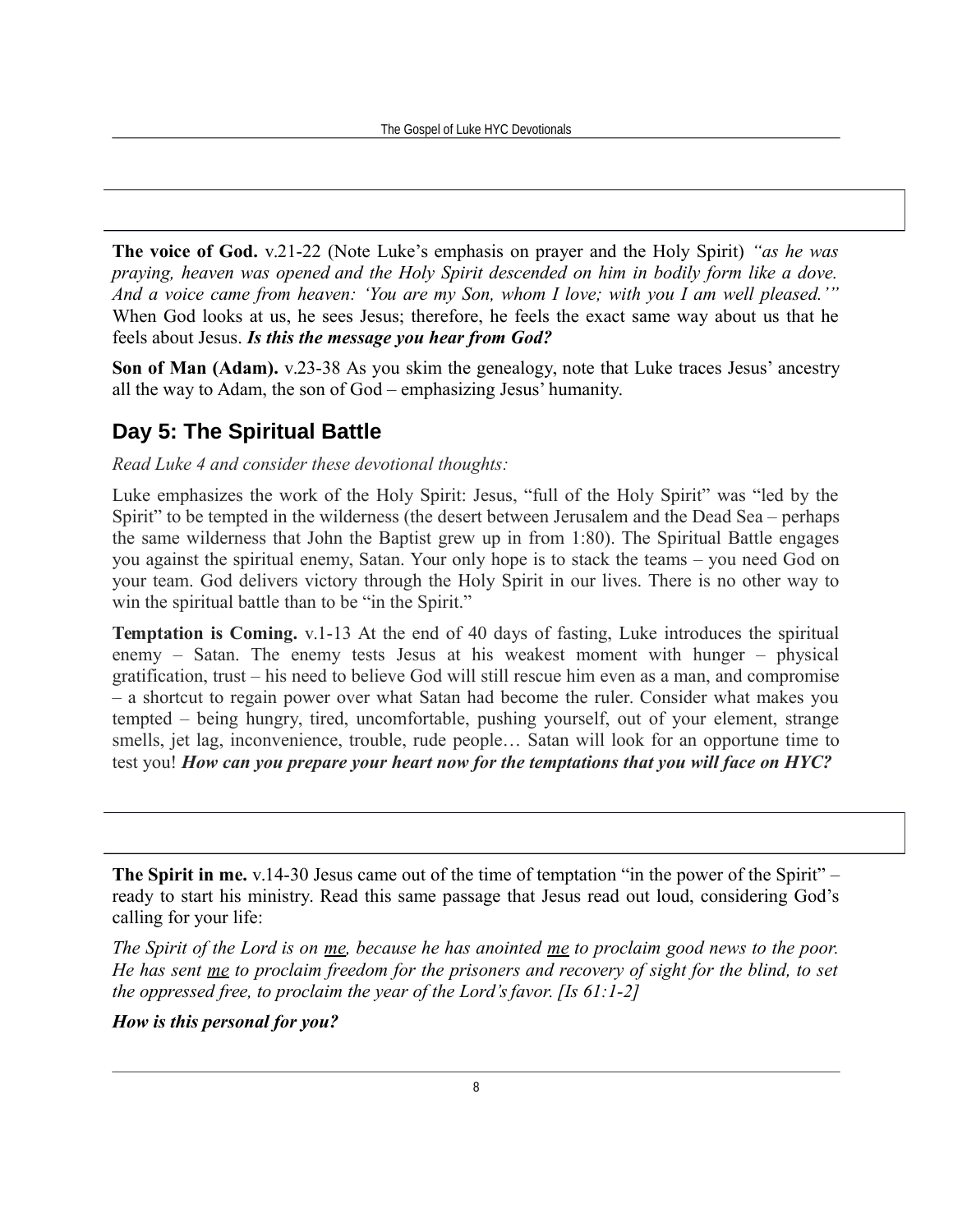**To the Battle.** v.31-41 The spiritual battle engages the "authority" of Jesus against the demons. Whether studying the Bible to bring truth into a soul who has been enslaved to Satan's lies or bringing hope to the poverty stricken, the true battle is always spiritual. Satan attempts to discourage us from continuing to fight. The Spirit prompts us to continue to serve and to preach. Luke illustrates Jesus' example and personal touch, healing each individual: he healed Simon Peter's mother in law, then all of the sick who came after sunset (at the conclusion of the Sabbath), and touched each person individually (v40). Stirred by these incredible miracles of Jesus, the spiritual battle raged – demons shouted at him, yet Jesus was not afraid of them. *What fears do you have about serving those in need? How can you fight this spiritual battle?*

**Battle Prayer.** v.42-43 Note how Jesus viewed his purpose – He understood God's plan – the incarnation brought God's good news and God's kingdom to humanity in a very personal way – through him and now through us. *Pray to understand the spiritual battle that will be fought in our hearts as we serve.* 

## **Day 6: The Calling and Example**

#### *Read Luke 5 and consider these devotional thoughts:*

Luke 5 starts with Jesus calling his first disciples and continues as Jesus sets an example for them in physical healing (v12ff), spiritual healing [forgiveness] (v17ff), and dealing with the religious leaders (v30ff). His example continues into Luke 6, culminating with the choosing of the apostles.

**I met God!** v. 1-11 Each of us has a unique story of how God introduced himself. We may or may not have been seeking a relationship with Him, but God was seeking a relationship with us. One remarkable aspect of God's plan is how personal it is. He became like us so that we could become like Him. He became a man so that he could introduce himself to Simon. Like us, at first Simon didn't recognize whom he just met. Once he recognized God in the flesh, the Messiah, he was afraid and knew that he was not worthy to follow. Once Jesus calmed his fears, Simon "left everything and followed him." *Looking back on the first time God introduced himself, what was personal about it?*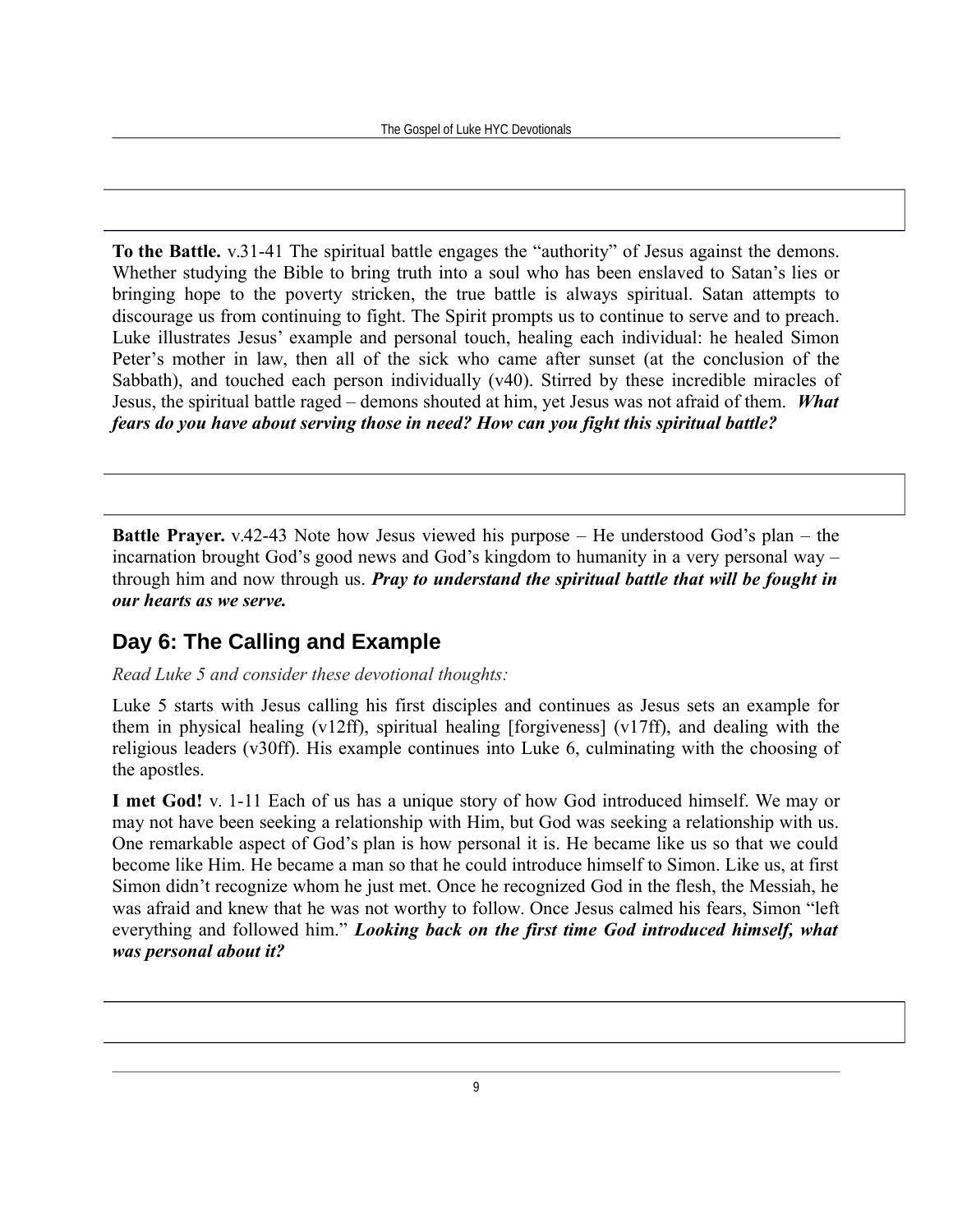**The Master's Plan.** v. 12-26 Immediately after introducing the calling of the first disciples, Luke describes Jesus training strategy for making "fishers of men": imitation. Consider imitating Jesus in these ways:

- v.13 "Jesus reached out and touched the man." His impact was not measured by numbers but by personal change brought about by personal interaction.
- v.14 "don't tell anyone" His concern for the physical and spiritual sick did not spring from wanting attention or approval from men.
- v.16 "he often prayed" He relied on God for his strength, staying in close relationship.
- v.17 "the power of the Lord" (the Holy Spirit!) His healing power was not only physical but also spiritual.

#### *What do you learn from Jesus about his ministry?*

**I am Sick!** v. 27-38 Our ability (or inability) to participate in His ministry is not based on being healthy or righteous, but based on the fact that we are sick and sinners in need of repentance and healing. Luke challenges people focused on being religious to relate to people who are different (tax collectors and sinners), admit their own sinfulness, enjoy His presence (celebrate like a wedding!), and not get stuck in habits and traditions ("old wineskins"). *How do you see yourself struggling with being religious?*

### **Day 7: A New Teaching**

*Read Luke 6 and consider these devotional thoughts:*

Luke 6 introduces the Battle Plan. Jesus challenged the Pharisees tradition by breaking their Sabbath rules. He selected his new leadership: the 12 apostles. Then Jesus summarized His spiritual battle plan in the "sermon on the plain" (parallel to the Sermon on the Mount from Matt 5-7). Luke shows Jesus continuing to proclaim the gospel, contrasting the "good news" with the often legalistic and twisted motivation demonstrated by the traditions and practices of the Pharisees. If the material is familiar to you, you may miss the dramatic contrast between Jesus gospel and the religious interpretation of the OT. This devotional will highlight on the radical difference between Jesus' teaching and the common religion.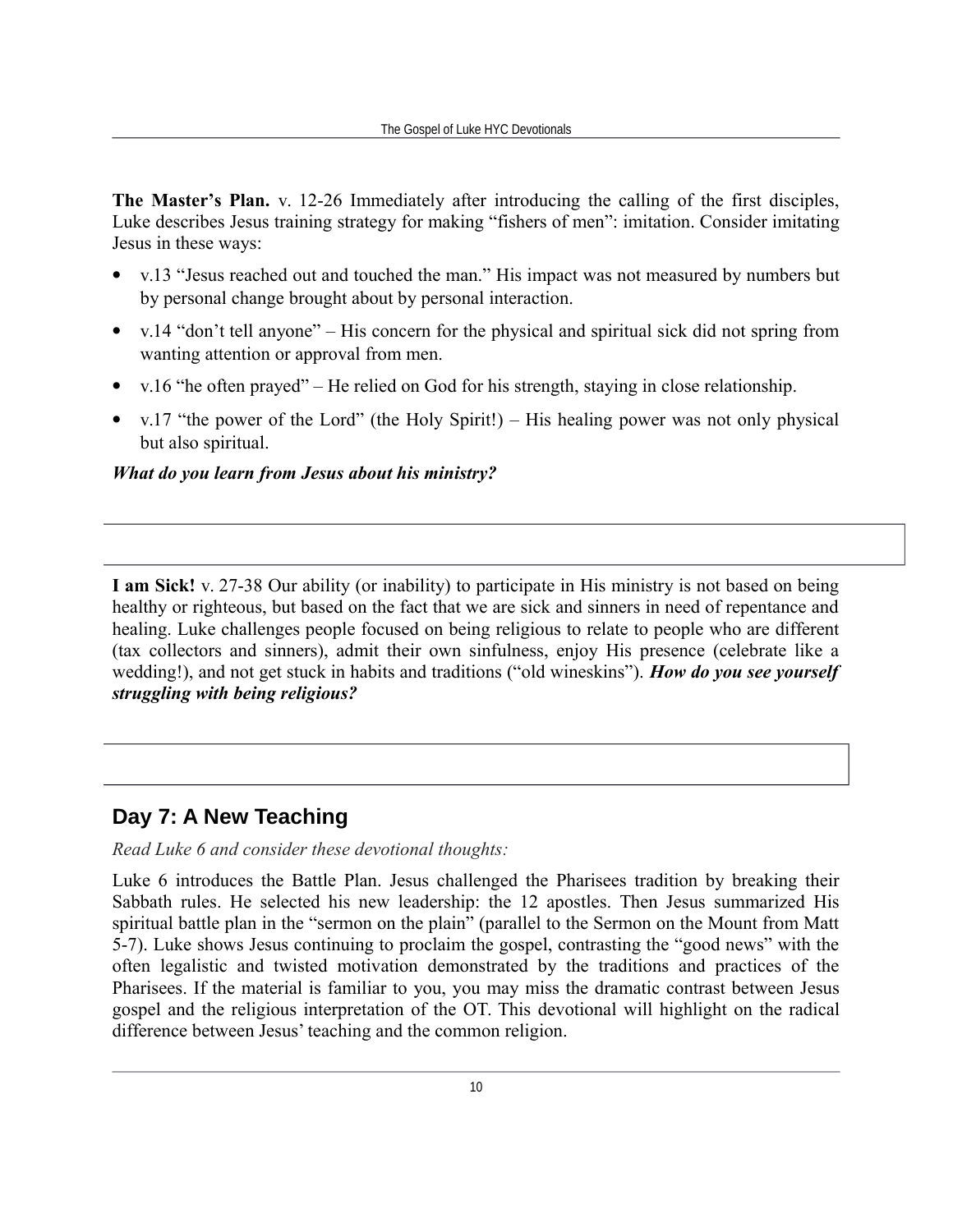**I am Holy?** v.1-11 Jesus confronted the "religious" teachings of "holy days, holy places, holy things, and holy men." In the new covenant every day is holy (Col 2:16, Gal 4:9-11). Our body is the temple of the Holy Spirit (1 Cor 6:19). God's presence is not restricted to a sanctuary or a temple, so every place is holy (Acts 17:24). Every Christian is called a "saint" or "holy person" (Eph 1:1, Phil 1:1, Col 1:2) so there is no need to be enamored by religious figures. Religion limits God's presence to specific events, places, or people. People act different at church or in front of religious leaders or on holidays. The gospel transforms us into God-people – with the Holy Spirit inside us, God's presence is in everything we do, every place we visit, and even every thought within us. *How does this understanding of the gospel change your view of "everyday" life?*

**I am Chosen.** v.12-16 Jesus prayed all night before selecting the apostles. It is amazing to think about how much thought God puts into his interactions with people – then and now. Imagine Jesus and the Father having a discussion about each disciple (not just the apostles! Eph 4:11-13) and their role in bringing the gospel to the world. One aspect of the "new teaching" (new covenant) is that God is not just thinking about the destiny of the nation Israel (physical or spiritual); God designed a destiny for each individual; God chose you. *What do you think is God's destiny (your role in bringing the gospel to the world) for you?*

**I imitate God.** v.17-49 Luke describes Jesus' ministry: "the people all tried to touch him, because power was coming from him." Picture the scene: thousands gathered from the surrounding area – the sick, demon possessed, troubled, and curious; all pressing on Jesus to touch him to connect with that power. Picture this spiritually today as every morning millions of troubled, desperate people approach God with prayers, requests, anguish, and fears.

Jesus' answer for helping connect us with this power is found in the Sermon on the Plain. Jesus commanded people to evaluate their lives and re-orient their behaviors, priorities, and expectations. We tend to think we need make a few adjustments; Jesus expected total transformation. A disciple doesn't just think about God, or admire him. A disciple imitates God.

- 20-23 What qualities help you receive God's power the kingdom of God, be satisfied, laugh, joy?
- 24-26 What could keep you from receiving God's power?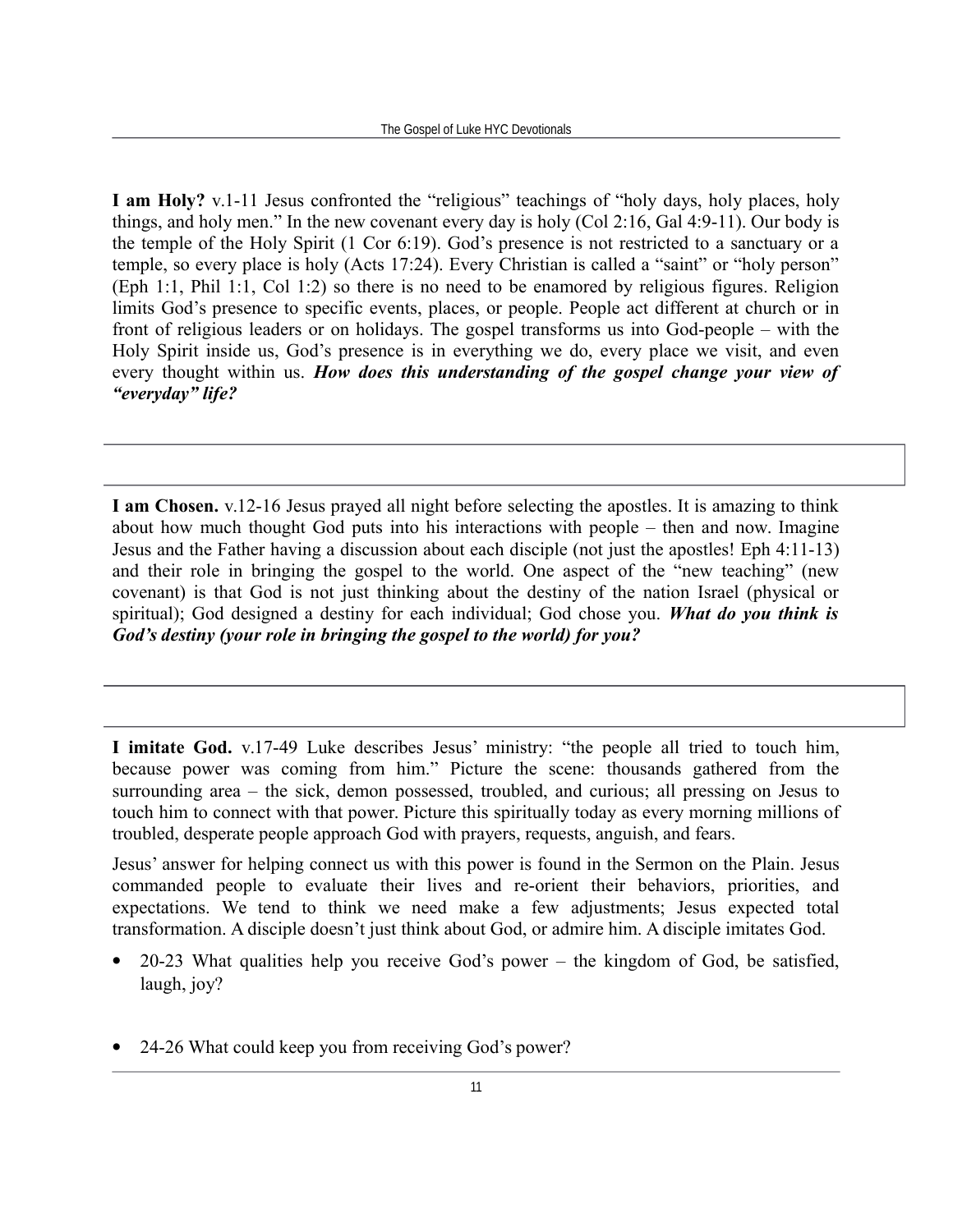- 27-36 How can you apply this radical love to situations in your life?
- 37-42 What annoys you about others? How do you see the same sins in your life?
- 43-45 What does your mouth (speech) reveal about your heart?
- 46-49 It is challenging to compare how much teaching we receive to how much we apply. What is one thing you learned from Luke 6 that you want to apply today?

## **Day 8: Encounters with Jesus**

*Read Luke 7 and consider these devotional thoughts:*

Luke describes Jesus' impact on a range of people. The centurion, obviously a Gentile, desperately sent to Jesus for help then amazed Jesus with his faith. A large crowd saw Jesus raise a widow's son then recognized him as a great prophet. John's disciples questioned Jesus then relayed to John the miracles of the Messiah: blind see, lame walk, lepers are cleansed, deaf hear, dead are raised, and good news is proclaimed to the poor. A "sinful woman" touched by Jesus' love then demonstrated love for Jesus in the presence of a Pharisee's house guests.

**Great Faith.** v. 1-10 Jesus found "great faith" in the centurion. *How would you describe great faith?*

**Positive Perspective.** v. 11-28 Jesus' heart went out to the widow; he touched the coffin (risking uncleanness). His compassion was personal and accessible. In response to John's doubts, Jesus provided immediate, extensive proof (at that very time Jesus cured many). Then Jesus turned to the crowd to explain exactly who John the Baptist was: "I tell you, among those born of women there is no one greater than John; yet the one who is least in the kingdom of God is greater than he." *What do you notice about how positive Jesus' perspective was on everyone from the centurion to his cousin?*

**God's Purpose.** v. 29-35 Luke adds this parenthetical interpretation of the events: "(All the people, even the tax collectors, when they heard Jesus' words, acknowledged that God's way was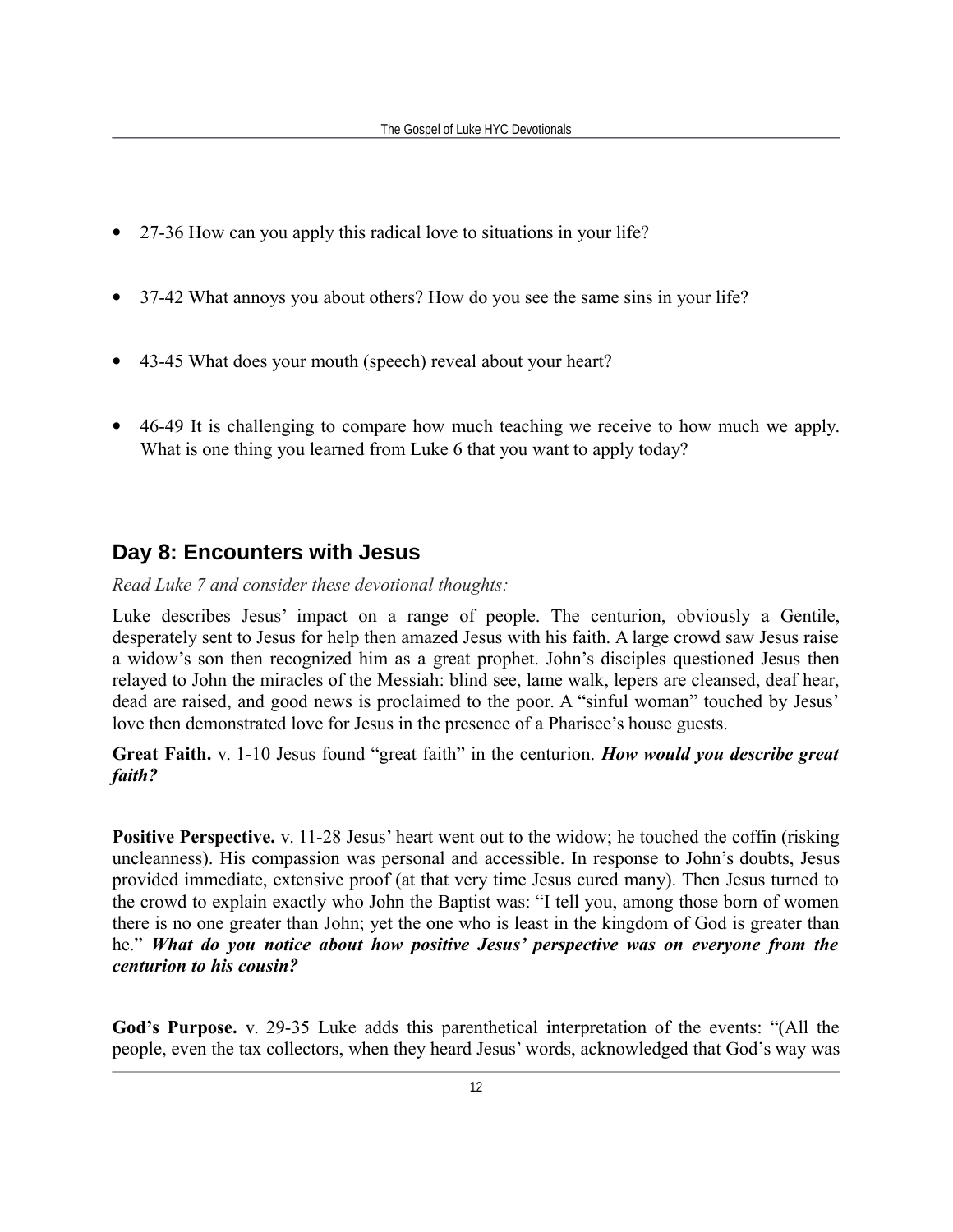right, because they had been baptized by John. But the Pharisees and the experts in the law rejected God's purpose for themselves, because they had not been baptized by John.)" *What was Jesus' perspective on those who rejected John's (or his) message?*

**She Loved Much.** v. 36-50 This story dramatically describes an extravagant outpouring of love. Remarkably, the one most like God in the story is a "sinful woman" – who cares little about the material value of her sacrifice but instead exhibited a depth of understanding God's acceptance and forgiveness then demonstrated prodigal (definition: wastefully extravagant) love. If you are like me, I cringe when someone gives a gift that I consider a "wasteful" expression. In a spiritual way, God's forgiveness of this sinful woman can only be described as prodigal: "over the top," "extreme," "lavish," and even "reckless." *How is God's love for you extravagant?*

## **Day 9: Heart Preparation**

*Read Luke 8 and consider these devotional thoughts:*

In Luke 8, Jesus prepared the hearts of the apostles for their first evangelistic send-off. Jesus described four types of hearts in the parable of the soils, providing instruction on how to have fruitful heart. The subsequent sections illustrate the ministry of integrity (v.17), spiritual family  $(v.21)$ , authority  $(v.23)$ , transformation  $(v.34)$ , healing  $(v.48)$ , and resurrection  $(v.55)$ .

**Industrious Women.** v.1-3 Jesus and the apostles could have provided for themselves miraculously. *Why do you think they instead relied on the generosity of these women supporters?*

**Heart Examination.** v.4-15 Considering that one goal of the parable of the sower was to prepare the apostles' hearts for his ministry (evangelistically and to the poor), how is your heart hardened like the path, shallow like the rocky soil, choked by the world, yet (by God's grace and power) able to multiply in impact (yes, in some ways we reflect all four types of soil)?

**Ministry of Integrity.** v.16-18 Jesus' concern was not just for the hearts of the apostles. *Knowing that their impact would soon be multiplied, what character issues does Jesus want to purify?*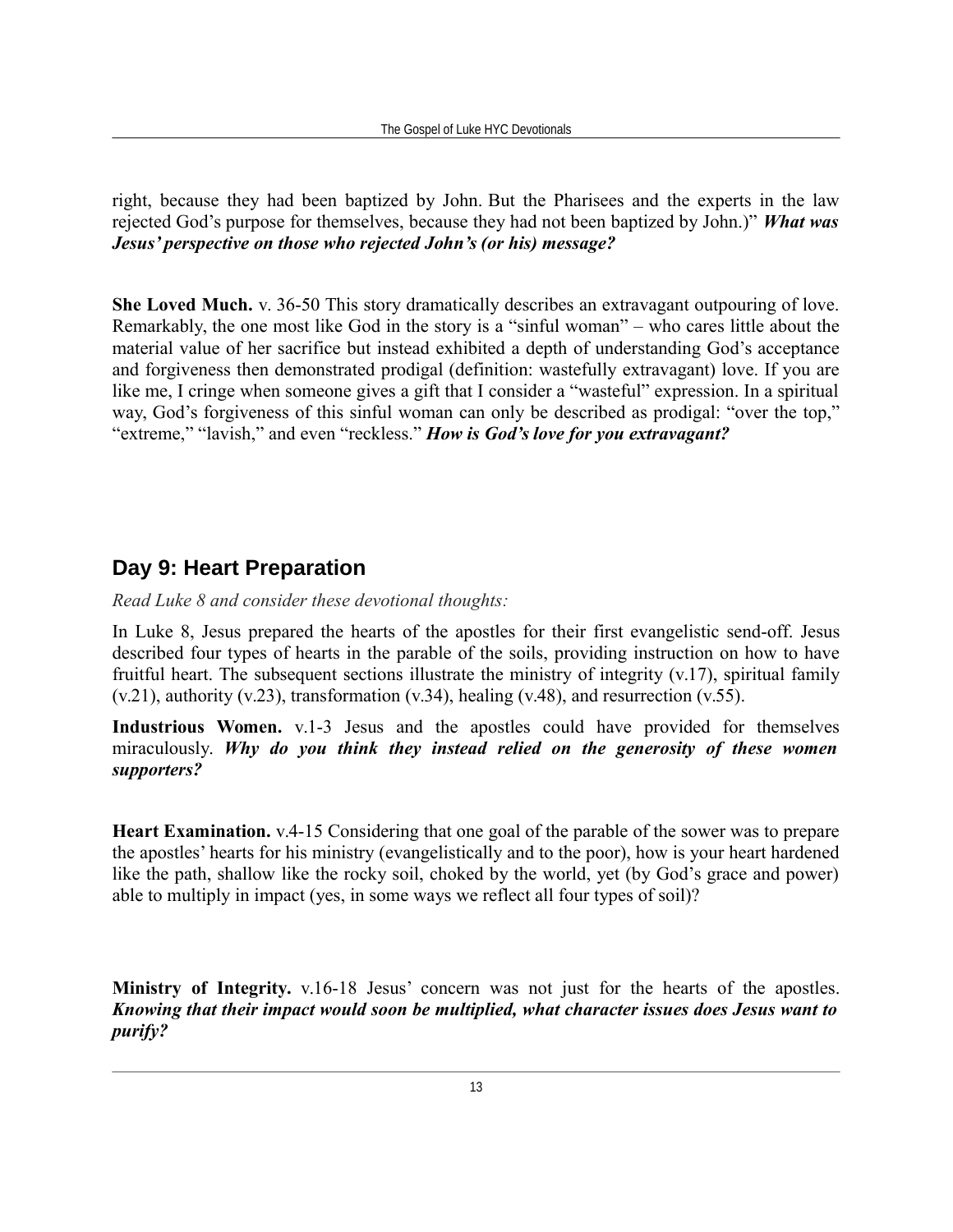**Spiritual Family.** v.19-21 Imagine God in the flesh teaching his new disciples that they are his true family. *How does being Jesus' brother or sister affect your view of your position in Christ?*

**Anchor for the Soul.** v.22-25 It is not clear if Jesus purposely led his disciples into "storms" but Jesus definitely used the storms of life to train the disciples to have faith. *How have the storms in your life helped you to have faith in the One who "commands the winds and the water"?*

**The First Halloween.** v. 26-39 Jesus led his disciples into a Gentile region to face one of the scariest ministry challenges—a naked Gentile man possessed by a legion of demons, living among the tombs. As the demon in the man screamed at him, Jesus personalized the conversation, treating the man with common courtesy by asking, "What is your name?" Perhaps this was the most revealing question he could ask since the man's ability to see himself clearly was so altered by the demons that the demons answered the question instead of the man. Satan's power over people starts in their minds as he confuses their thinking. The Gentile crowds who gathered were terrified by Jesus' display of power. The healed man became a regional evangelist to the Gentiles. The disciples were silent through the whole encounter. *What do you think the disciples learned from this event?*

**Learning from Physical Healing.** v. 39-56 Back in the Jewish regions, Luke continues to describe Jesus' training of the disciples, now facing two overwhelming situations – a dying child and an incurable chronic condition. Consider how unbearable these situations were for the individuals. No parent should have to bury a child, yet it happens. No one should have to live with a chronic disease, yet it happens. Jesus' brings hope and healing into the darkest situations of life. In this situation, Jesus physically healed the hopeless. We don't know why Jesus healed some and not others or how long they lived after they were healed. We don't know if those physically healed experienced spiritual healing and eventually made it to heaven. We do know that Jesus used these situations to demonstrate his power over the physical challenges of life and we know that he brought an even greater power over the spiritual challenges of life. *What do you think the disciples learned from these healings?*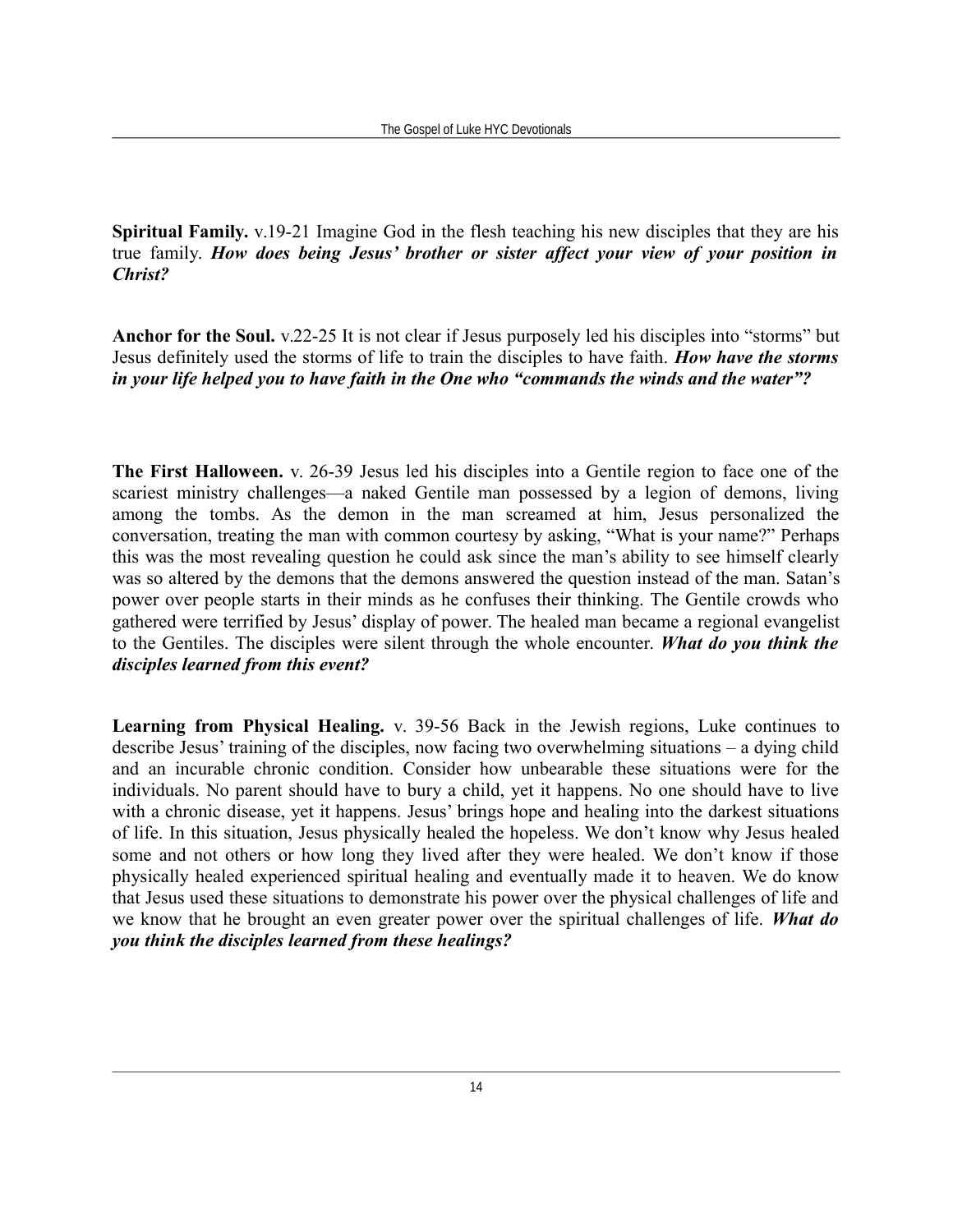## **Day 10: Introduction to the Mission**

#### *Read Luke 9 and consider these devotional thoughts:*

Luke 9 describes the apostles' first attempt at living out Jesus' mission: preaching, teaching, and healing. After their mission, Jesus took them with him to continue their training. Jesus demonstrated God's provision by feeding 5000, revealed God's Messianic promise fulfilled through himself, prepared them for the coming tragedy by predicting his suffering, revealed God's (and his own) glory at the transfiguration, provided instruction for dealing with opposition, and helped them start to count the costs of following him.

**The First Commission.** v.1-17 Jesus prayerfully selected the twelve (6:12) and spent time with them demonstrating his mission methodology (Luke 7-8). Next Jesus empowered them with the authority to perform the same miracles he performed, verifying the authority of their message as they preached the gospel of the kingdom of God around Galilee. Perhaps as a premonition of the Great Commission, the apostles mission integrated evangelism and healing as they moved from village to village. On their return, Jesus withdrew with the disciples to Bethsaida but crowds followed. Jesus never ceased to serve, elaborating his teaching on the kingdom and continuing to heal. *What do you think Jesus was trying to teach the disciples about the kingdom of God by feeding the 5000?*

**The Revelation.** v.18-36 As spokesman for the apostles, Peter concluded that Jesus was the promised Messiah. Jesus then explained that suffering, death, and resurrection were also part of the Messianic plan. Now that the apostles accepted and participated in his mission, Jesus introduced the cost of discipleship: "whoever loses their life for me will save it" – this is the most frequently repeated phrase in the gospels, appearing seven times (9:25, 14:26-27, 17:33; Mt 10:38-39, 16:24-25; Mk 8:34-35; Jn 12:25). A week later, Jesus took Peter, James, and John (the "three") up to the mountain to pray and see his glory, beside Jewish heroes Moses and Elijah. As Jesus explained more about "his departure" (31), a cloud (God's glory) covered them, and the Father himself repeated what He proclaimed at Jesus' baptism: "This is my Son, whom I have chosen; listen to him." Imagine being on that mountain. *What would it mean to you to hear these words directly from God?*

**The Opposition.** v.37-56 Apparently, the other 9 apostles failed to heal the demon-possessed boy, even after successfully completing their "first commission." Jesus stepped in, rebuked their lack of faith, rebuked the demon, healed the boy, amazed the crowds, and reminded the disciples that he was about to be delivered to his death. In the midst of the apostles' failure and Jesus success, the disciples started arguing about who will be the greatest. Perhaps the "three" baited the other nine about their opportunity to experience Jesus' glory while the nine were unable to heal the boy. Jesus corrected their thinking, teaching them to be "the least" rather than the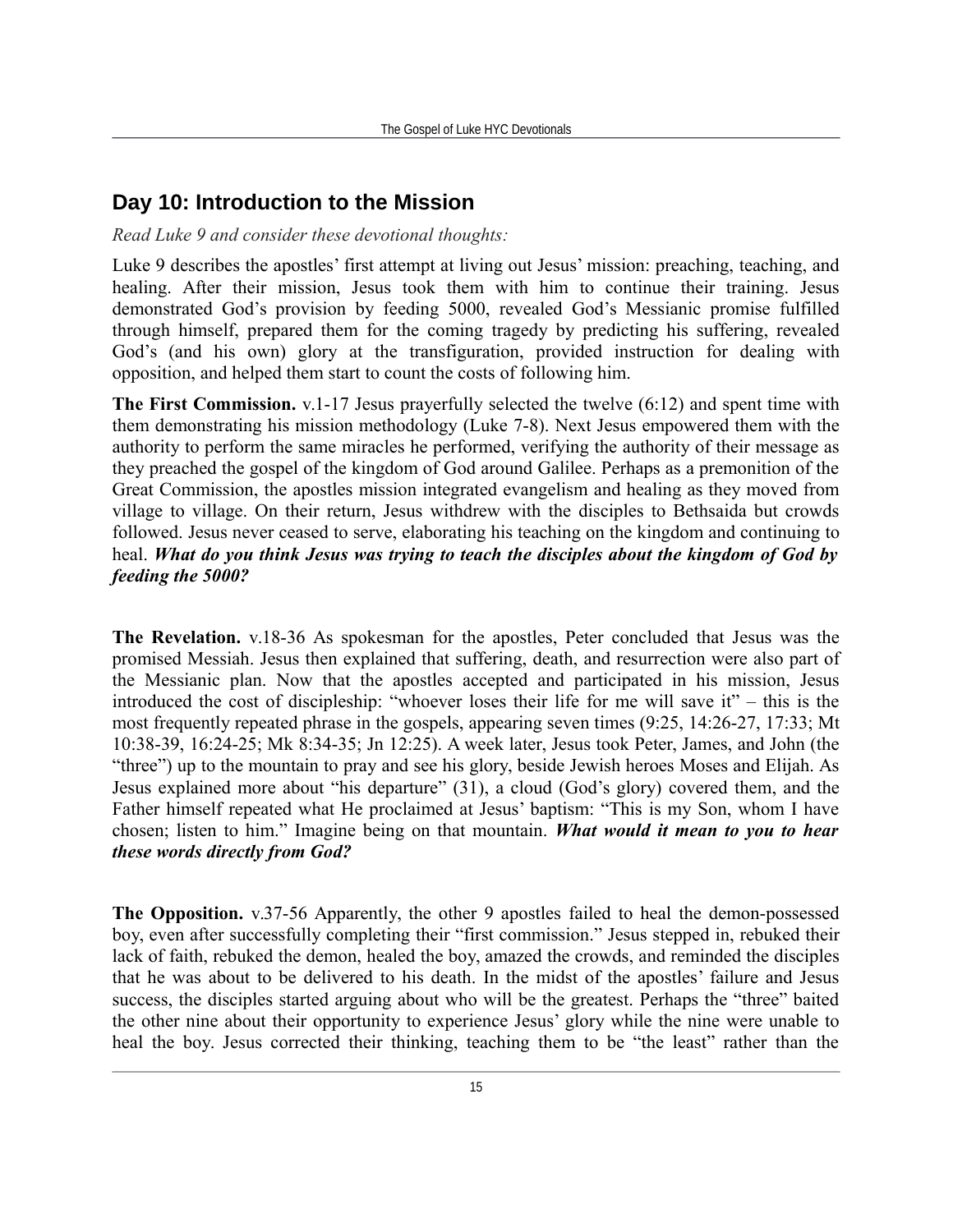greatest. They continued to argue about some other group who "drove out demons in your name" and Jesus corrected them with the phrase, "whoever is not against you is for you." At this point, Luke tied in Jesus' drive to go to Jerusalem. Jesus traveled through Samaria rather than taking the "normal" Jewish route that avoided contact with the hostile Samaritans. The "sons of thunder" were ready to pull an Elijah (2 Ki 1:9-16) on the Samaritans who refused them hospitality. *What do you learn from these passages about dealing with "opposition" from spiritual forces, fellow Christians, competing religious groups, or even other hostiles?*

**The Determination.** v.57-62 Luke finished the chapter with a call to discipleship. Jesus' training and preparation frequently included a reminder that this spiritual calling and mission must take precedence over our excuses, distractions, and even comforts. *As we prepare to serve in India, spend some time praying about your readiness for the mission.*

## **Day 11: Multiplication**

#### *Read Luke 10 and consider these devotional thoughts:*

Only the Gospel of Luke records the sending out of the 72. The NIV Study Bible equates the sending out of the 12 with the mission to the 12 tribes of Israel and the sending of the 72 with the mission to the (70 tribes of) Gentiles (Gen 10:2). The math indicates multiplication – the 12 went out 2 by 2; now those 6 pairs of 2 have become 36 pairs of 2 (each original pair has now become 12). The 12 saturated Galilee (northern Israel) with Jesus' message; the 72 preached all over Judea (central Israel around Jerusalem). This successful expanded missionary force returned to share powerful moments with Jesus (v.17-24). The final two stories of Luke 10 deliver two of the most memorable sections: The Good Samaritan and Mary's intimate relationship with Jesus.

**The Seventy-Two is You.** v.1-24 Jesus' instructions to these 72 anonymous missionaries started with the "prayer" for workers (Matt 9:35-38). God answered the prayer for workers by identifying the 72 (the ones listening to the prayer!). These 72 preached the gospel message, "the kingdom of God has come near," whether people listened or failed to listen. Jesus pronounced judgment on the Galilean towns that rejected him, warning the Judeans to accept the gospel. The 72 had Jesus' full authority: the message of the gospel, the power to drive out demons, and the delegation of his approval: "whoever listens to you, listens to me; whoever rejects you rejects me." They shared their success with Jesus, who reminded them of the spiritual battle (v.20) and opened his heart with some of the more intimate words in the Bible (v.21-24). v. 24 is the central passage in this chapter: all of history has waited for this moment when God would visit the earth, yet on a daily basis it is easy for each of us to miss seeing God, *even when he appears in the flesh. Reading Jesus' prayer and encouragement (v.21-24), how is the mission of Jesus personal to you?*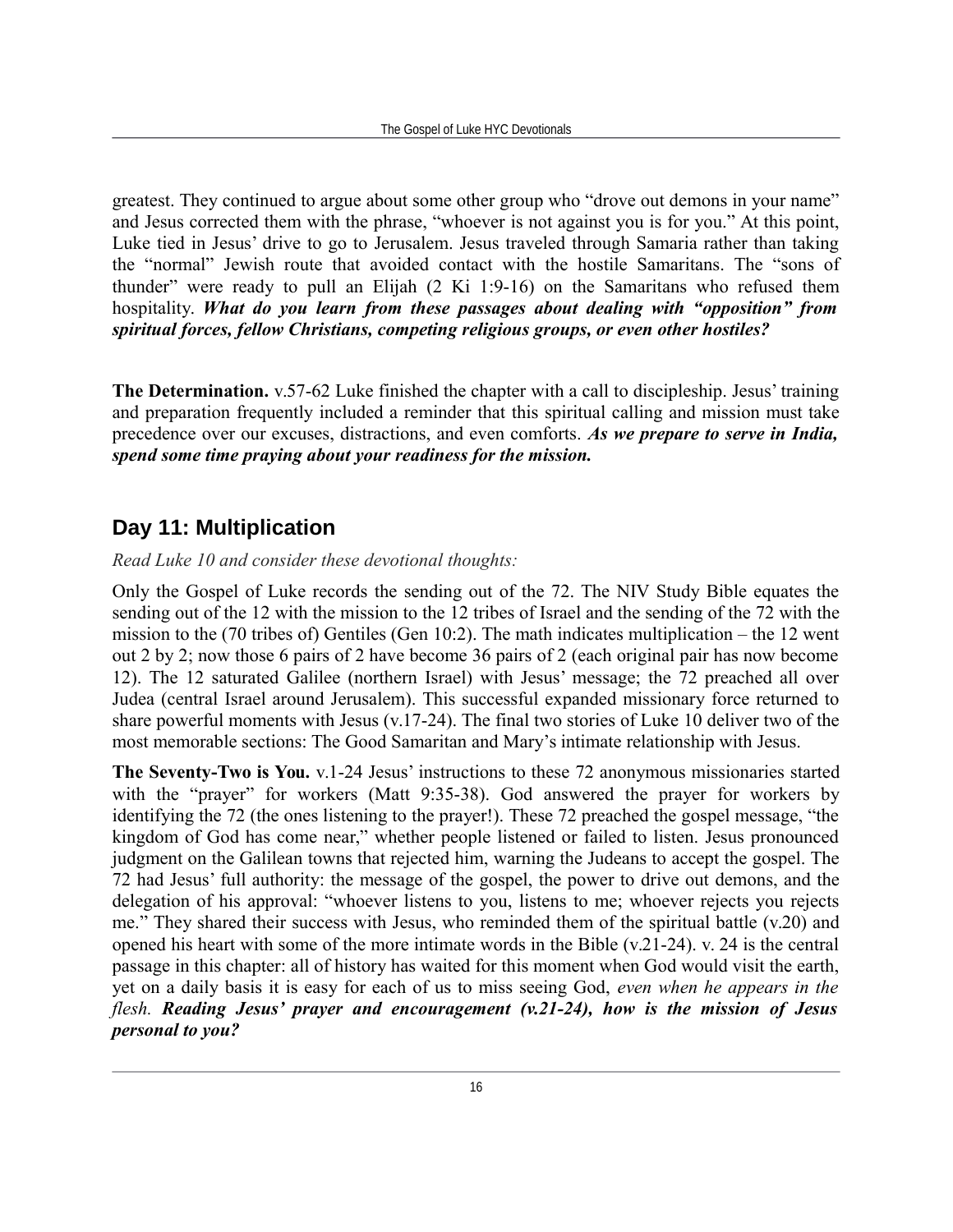**Who is My Neighbor?** v.25-37 If we don't understand the cultural background, it is easy to miss the power of the parable of the Good Samaritan. Jews hated Samaritans so much that during their pilgrimage to Jerusalem, they avoided going through Samaria, even though the alternate route through the Jewish of Perea involved an extra travel day. The Samaritans refused to provide shelter (hotel) to the pilgrims (9:53). The rivalry traced back to the split of the Northern and Southern Kingdoms of Israel (1 Ki 12), aggravated when the Northern Kingdom rejected the temple and established a substitute altar (calf worship) under Jeroboam, and further exacerbated by Samaritan claims that they were the true descendants of Israel. All this to say that the relationship between Jews and Samaritans was highly volatile, perhaps like the Jews and Palestinians of today. To get the point of the parable, consider replacing the priest with anyone you know in the full-time ministry, the Levite as any disciple, and the Samaritan with an atheist (communist?) or a Muslim. Jesus told the parable to answer the question, "who is my neighbor?" Jews traditionally limited their definition of a "neighbor" to exclude enemies (i.e., Romans or Samaritans) because of their prejudice. *Thinking back to v.24, think about how easy it is for us to not see God right in front of us, even when he appears in the flesh. How do you limit your compassion and concern for people?*

**Only One Thing is Necessary.** v.38-42 Most people have a tendency to either imitate Mary or Martha. Martha focused on all of the details. She was the person you want to plan your trip to India because she meticulously addressed every potential scenario. In contrast, Mary focused on relationships. Most likely, Mary missed some of the details. Maybe she didn't remember everything that needed to be taken care of, and even ran a little late to appointments, but she took care of the people. Neither of these personalities is inherently better, but each of us needs to know our tendencies so that we can compensate for our weakness. (Ultimately, even Mary will hurt her relationships if she keeps showing up late to appointments or forgets to do something for someone else.) However, in this story Jesus has "only one" point. Imagine having a quiet time but forgetting that you are with Jesus. Now consider forgetting that Jesus is "with us always to the very end of the age." *Thinking back to v.24, remember again how easy it is for us to not see God right in front of us, even when he appears in the flesh. How can you make sure that you personalize your relationship with Jesus and make sure that you recognize his presence in your life?*

#### **Day 12: Heart Check**

*Read Luke 11 and consider these devotional thoughts:*

As Luke continues to unfold the gospel story, Luke 11 illustrates a few of the heart checks for the disciples. Jesus challenged the disciples to "ask, seek, knock" believing in a Heavenly Father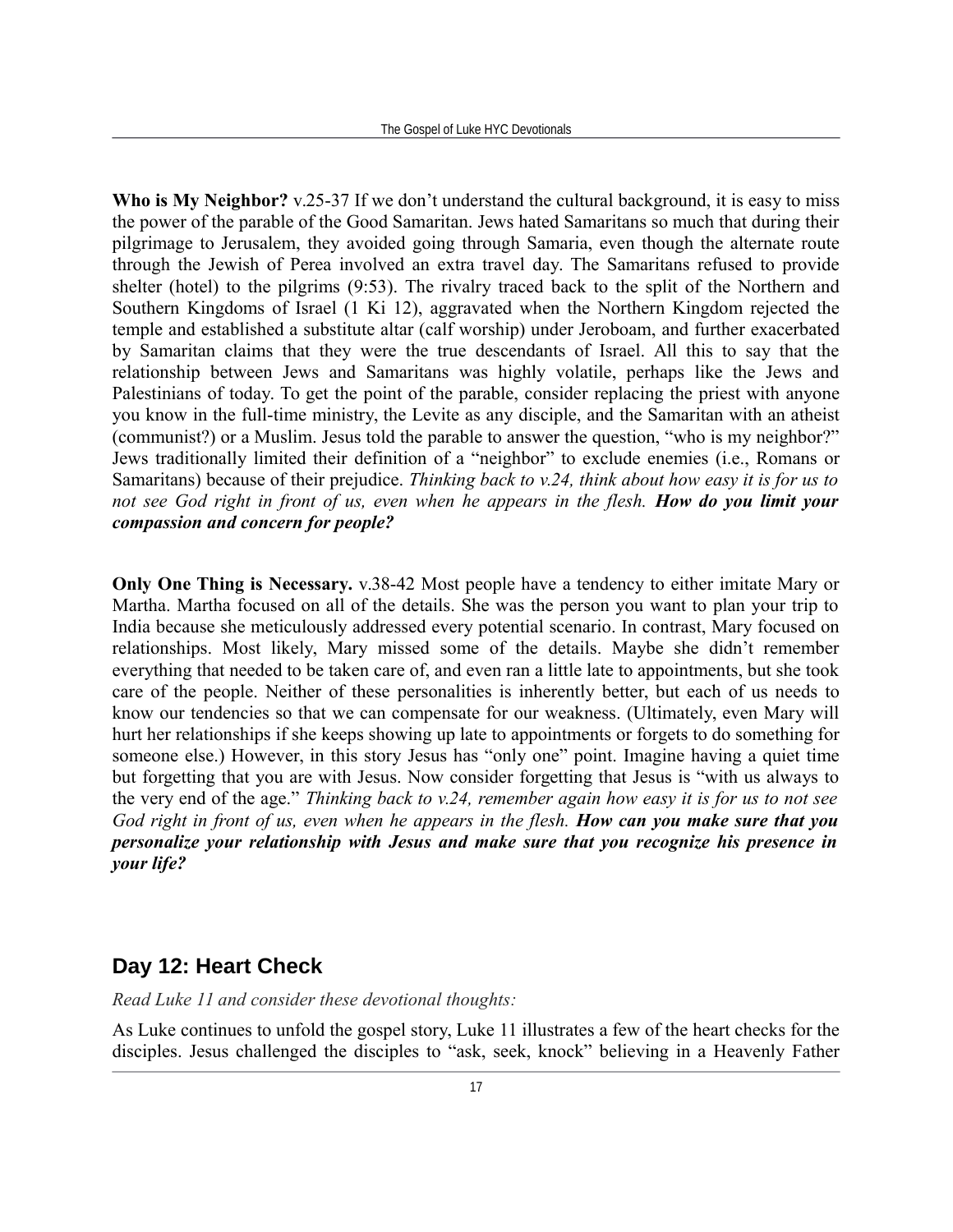who is eager to give the Holy Spirit to those who ask. Then Jesus engaged the demons in a spiritual battle and challenged the disciples to not only drive out the impure spirits but to fill up with the Holy Spirit, otherwise "the final condition is worse than the first." Jesus confronted the wickedness of his generation, explaining that his message and his people are the true signs and miracles of God. Reclining at a Pharisees' house for a meal, Jesus exposed and condemned the religious leaders' hypocrisy, stirring up wrath with the truth.

**Prayer.** v.1-13 Jesus redefined man's relationship with God. Jesus' model prayer illustrated a framework that is God-focused (not self-focused), humble (not self-aggrandizing), vulnerable (not boasting), and relational (not religious). Jesus taught them "shameless audacity" in approaching a Heavenly Father who is eager to bless his children, reminding them that despite our "evil" hearts, God is eager to give the greatest gift—His Presence, the Holy Spirit. *How does it help your prayer life to know that God's greatest desire is to be with you and care for you as a father?*

**Spiritual War.** v.14-28 The crowds accused Jesus of working with the devil. Jesus exposed the contradiction in their thinking, challenging them to choose spiritual sides: "whoever is not with me is against me." Jesus debunked any notion of neutrality, illustrating that if you drive out the impure spirits but don't fill up with God's Holy Spirit, you've only created a more inviting home for a whole gang of impure spirits who will gladly return to live your heart. Just in case they misunderstood that the Holy Spirit was some creative spontaneous spiritual feeling, Jesus identifies relationship with God by obedience to God's word. *How does Luke's focus on the Holy Spirit's role in our lives help you better understand your relationship with God?*

**You are the Miracle.** v.29-36 Crowds demanded miracles from Jesus. Sometimes we think, "If I only witnessed a miracle, it would increase my faith." The Bible actually disproves this theory. Although God used miracles to prove the authority and truth of his messengers and his message (Moses, Elijah, Jesus), those easily impressed by these miracles frequently were the same people who quickly turned against the messenger when something else impressed them more (like their wicked desires). Jesus illustrated how *the messenger is the true sign from God* (a sign points people to something/someone else)—Solomon pointed the Queen of Sheba (1 Ki 10) to God; Jonah pointed the Ninevites to God (Jonah 3); and we are a lamp that points people to the true light (Jesus). God's messengers, through his message, are the true signs and miracles that clearly point people to his truth. Imagine that your job is to hold up the sign that helps people find their way to God. Your life and words reveal the message and meaning of that sign. *How does this perspective help you in sharing your faith?*

**Not Afraid of Truth?** v.37-54 We could spend some time discrediting the Pharisees, but wouldn't that be equivalent to praying, "God, I'm glad I'm not like those Pharisees" (Luke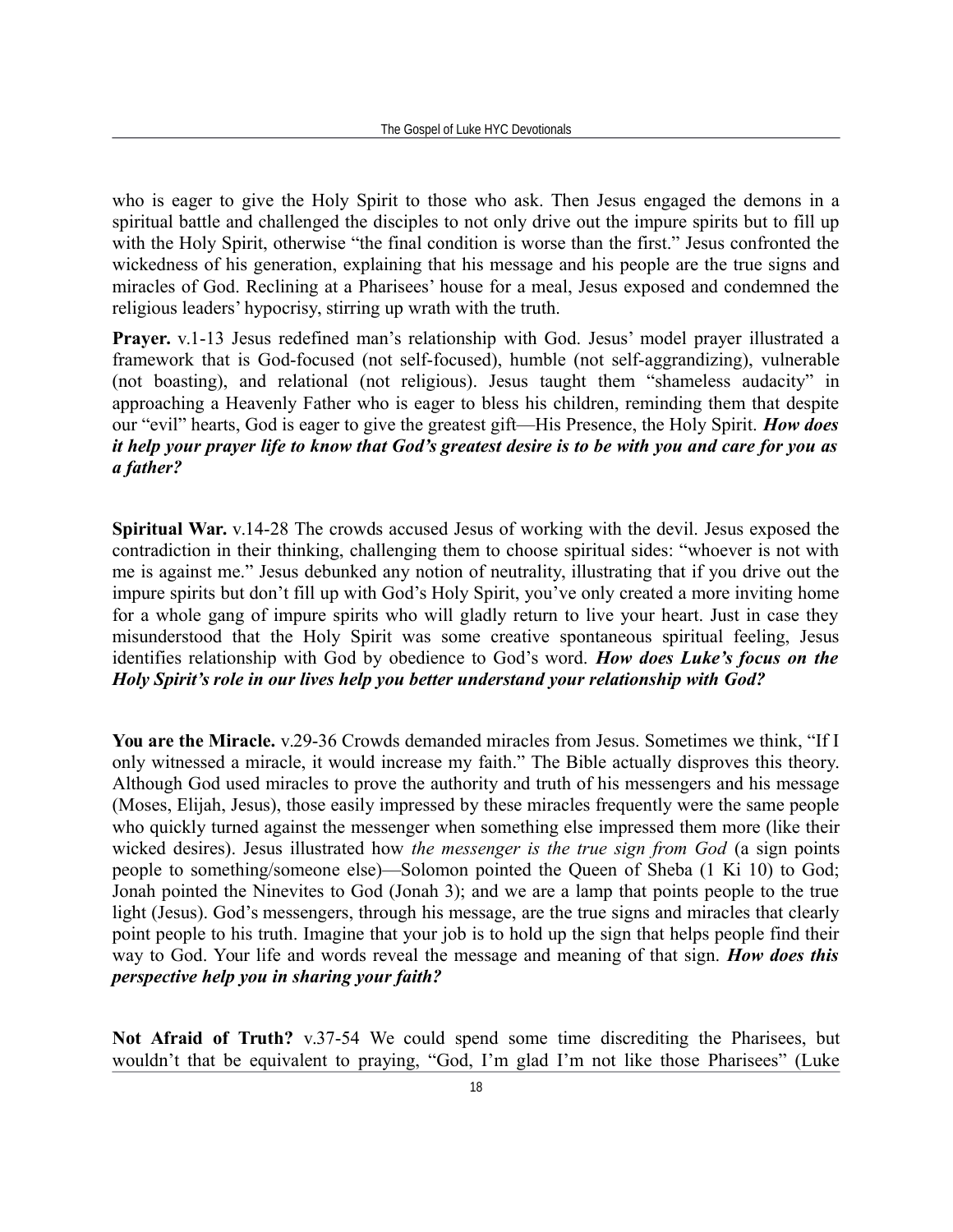18:9)? The Pharisees came from a heroic religious tradition. They were the conservative Jewish religious leaders who helped preserve respect for the Word of God, the Presence of God, and consistency of religious practice. The Bible highlights several highly respected Pharisees such as Nicodemus and Gamaliel, who both demonstrated courage and honored God.

Rather than criticize the Jewish religious leaders we can appreciate their zeal, knowledge of the Word, and sincerity (Rom 10:2) and relate to their struggles. We are like them in many ways: we believe that we have "the true religion," we zealously share our beliefs, and we vigorously argue about our interpretations of scripture. We are also flawed men, who react (and over-react) to perceived false teachings and false practices. Consider how Jesus' exposes our sin while he confronts the Pharisees:

- 39-41 We appear outwardly religious, yet inside we struggle with greed and materialism
- 42-44 We check off our religious deeds, but don't always have the right motivation
- 45-46 We preach a high standard of discipleship, but fall short in our own lives
- 47-51 We honor the prophets, but fail to imitate their lives
- 52-54 Our hypocrisy can cost people's salvation

Praise God for grace and truth! *How does applying this to your life help you appreciate God's grace?*

### **Day 13: Treasure**

#### *Read Luke 12 and consider these devotional thoughts:*

Luke 12 assembles many of the most challenging and difficult to understand teachings of Jesus, centered on the theme of treasure:<sup>[1](#page-18-0)</sup> "where your treasure is, there your heart will be also." Although we can be deceived into thinking our treasure is in heaven, Jesus provides specific challenges to help us objectively evaluate the contents of our treasure. Jesus denounces hidden life secrets (3), fear of men (4), greed (15), worry (22), procrastination (35-40), comfort-seeking (v.49-53), ignoring spiritual crisis (54-56), and delaying reconciliation (57-59). Instead, Jesus preaches a message of spiritual revival: acknowledge God's presence in Jesus and the Holy Spirit (8-10), store up spiritual treasure (21), trust a loving God who gives you His kingdom (32), long for Jesus' return (43-44), recognize God's presence (56), and work diligently toward unity (58).

As we strive to treasure God's presence and kingdom, consider the following questions:

#### **Nothing Hidden.** v.1-3 *How can I be more open about the challenges I feel in my heart?*

<span id="page-18-0"></span>1 If you read a "red letter" version, 98% of this chapter is red (Jesus' words).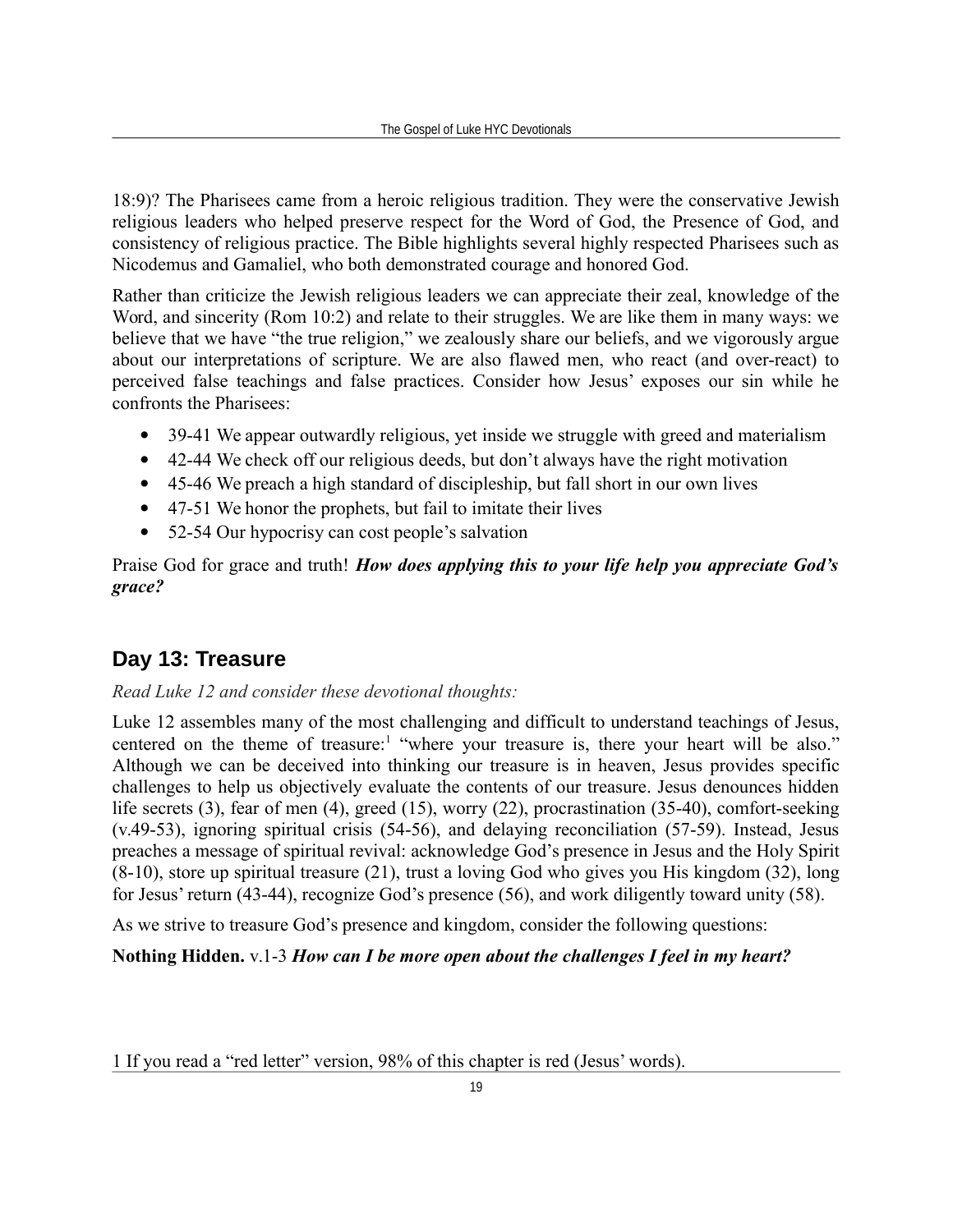**I Represent God.** v.4-12 *How can I more actively put my trust in God and acknowledge Him before men?*

**Rich Toward God.** v.13-21 Our priorities and activities reveal our true treasure. *How can I more actively become "rich toward God"?*

**Consider God.** v.22-34 Jesus commands us to "consider" – to stop and think about God's provision. Pray over this passage and remind yourself how actively God provides for His creation and for you.

**Eager for God's Return.** v.35-59 Those who are eager for God's presence in their life today will be eager for His return. This may mean being a good steward of what God has given you now (42-43), being aware of the spiritual war (56), or reconciling quickly with another disciple. *Write down what you can do to "be ready for service… ready for the master to return."*

## **Day 14: The Fruit of the Kingdom**

#### *Read Luke 13 and consider these devotional thoughts:*

Luke 13 describes the expected impact of the fruit of the kingdom. Everyone is expected to repent, and that repentance should produce fruit. Jesus set a woman free from her infirmity even in violation of the Sabbath tradition. Like a mustard seed blooming into a tree or yeast working through the dough, the few who enter the kingdom's narrow door produce tangible fruit. Jesus longed to gather everyone together and to be treated as his own dearly loved children. Yet knowing their rejection, he wept over the city that was about to crucify him.

**Is God Fair?** v.1-9 Our understanding of God is often clouded by our preconceived ideas of how he should work. We expect the guilty to suffer and the religious to prosper. Job's friends illustrate our confused theology (read Eliphaz' argument in Job 22 and see if you can't relate). Just as God exposed Job's friends teaching as false, Jesus exposed false theology. Rain falls on the righteous and the unrighteous. If God were to always protect the righteous from calamity, wouldn't that violate free will and lead to people following him out of false motives? Repentance is not supposed to be linked to an expectation that "from now on, God will bless me because I repented." If you ever feel tempted to complain to God that he isn't treating you fairly, perhaps it stems from this false theology. *How do you relate to that feeling of "God isn't fair to me?"*

**Do I see my hypocrisy?** v.10-17 Luke highlights Jesus' attempts to expose hypocrisy (12:54, 13:15). The crowds and the religious leaders alike were more interested in preserving their own lives than truly seeking a relationship with God (9:24). Whenever we get disturbed, frustrated, or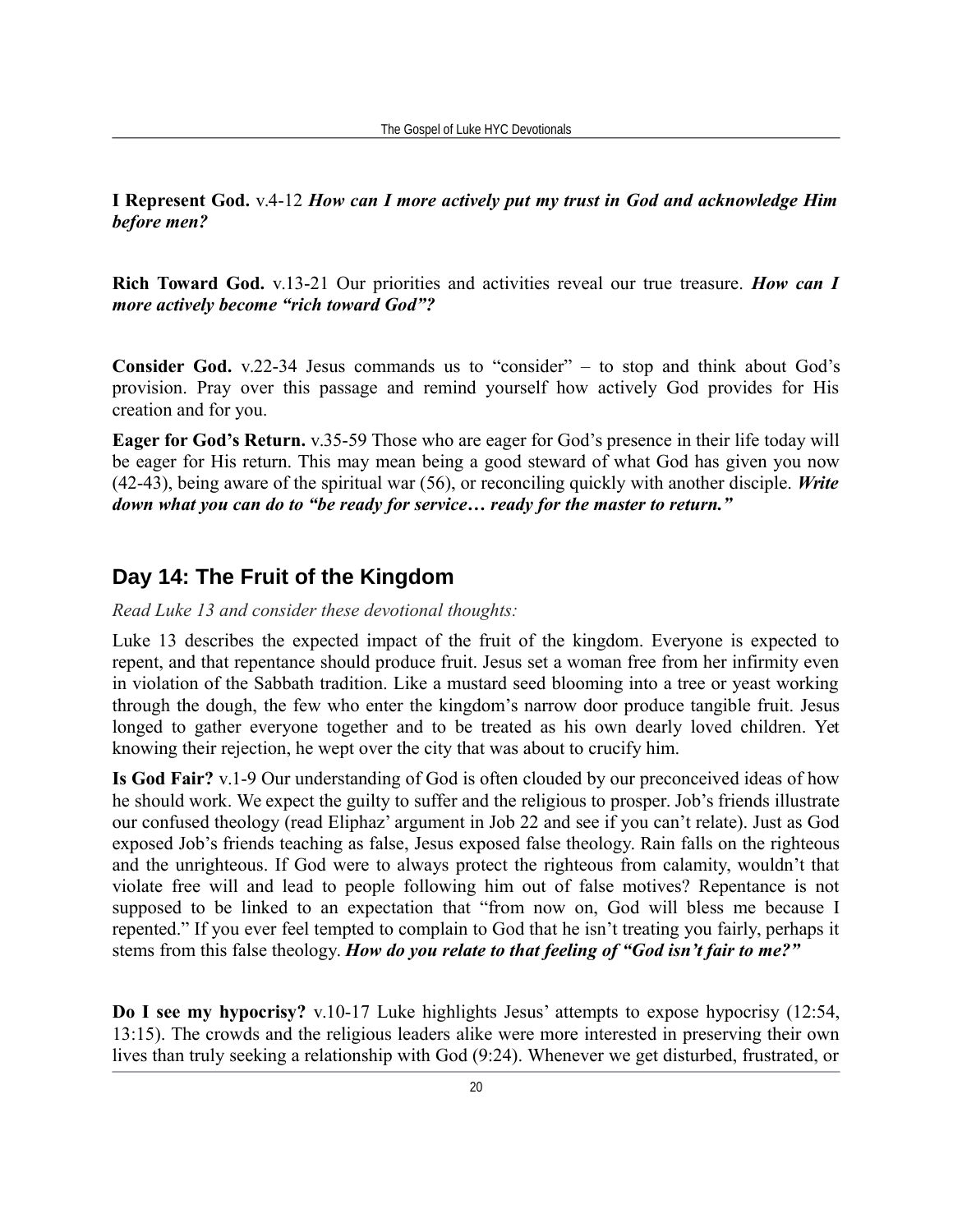worked up about something in the church, we should always check our own hearts first (6:42). *Can you think of a recent time when you were upset – what was the motive behind it? Was this the fruit of Jesus' kingdom, or the fruit of frustration and self-preservation?*

**Fruit Multiplied.** v.18-21 There is some debate on the interpretation of the mustard seed and the yeast. On one hand, if taken as a positive, the kingdom of God multiplies with immeasurable impact. The other interpretation is that the yeast represents the spreading prevalence of evil – just as the synagogue ruler just rejected Jesus, many will follow him in rejecting God's Messiah. Either way, this passage illustrates the magnification of our response – for good or evil. *How does knowing that your decisions will impact others affect your desire to follow Jesus?*

**The Pain of the Narrow Road.** v.22-35 This passage represents a transition in Luke's emphasis. The coming chapters (13:22-17:10) illustrate the exclusivity of God's kingdom. Jesus mourned over Israel's rejection of God's kingdom and time after time illustrated the choice set before each individual. One of the followers asks, "Lord, are only a few people going to be saved?" Jesus' first response was to describe the narrow door and the reversal in expectation – many "who are last will be first and first will be last" – Israelites assumed their heritage would guarantee their salvation, setting themselves up to be surprised and mortified on the last day. Jesus rejected their religious tradition – "I don't know you or where you come from" explaining that the Gentiles (people from the east and west and north and south) would "take their places." Although Jesus clearly identified people as lost and saved, he even more earnestly pleaded with the people of Jerusalem out of extreme compassion and concern. *How can you balance the truth of judgment day with the compassion of Jesus?*

## **Day 15: Lessons about the Great Banquet**

#### *Read Luke 14 and consider these devotional thoughts:*

Jews commonly incorporated feasts into their religious festivals. OT prophets criticized the Jews for feasting for themselves (Is 1:14, Zech 7:6). Isaiah promised a great feast (Is 25:6) and the Jews envisioned a coming Messianic feast at God's table (13:29). Revelation 19:9 describes the "wedding supper of the Lamb." In Luke 14 Jesus exposed people's tendency to compete for personal recognition (14:8), earn favor from the attendees (14:12), attend only on their own terms (14:18), or prioritize their relationships, possessions, or comfort higher than the Kingdom  $(14:25-22)$ .

**The Occasion.** v.1-14 Jesus tells the parable of the Great Banquet while attending a banquet on the Sabbath at a Pharisees house. Jesus was a man of the people – he made himself available even to his enemies. His first order of business was to heal the man with Dropsy, breaking the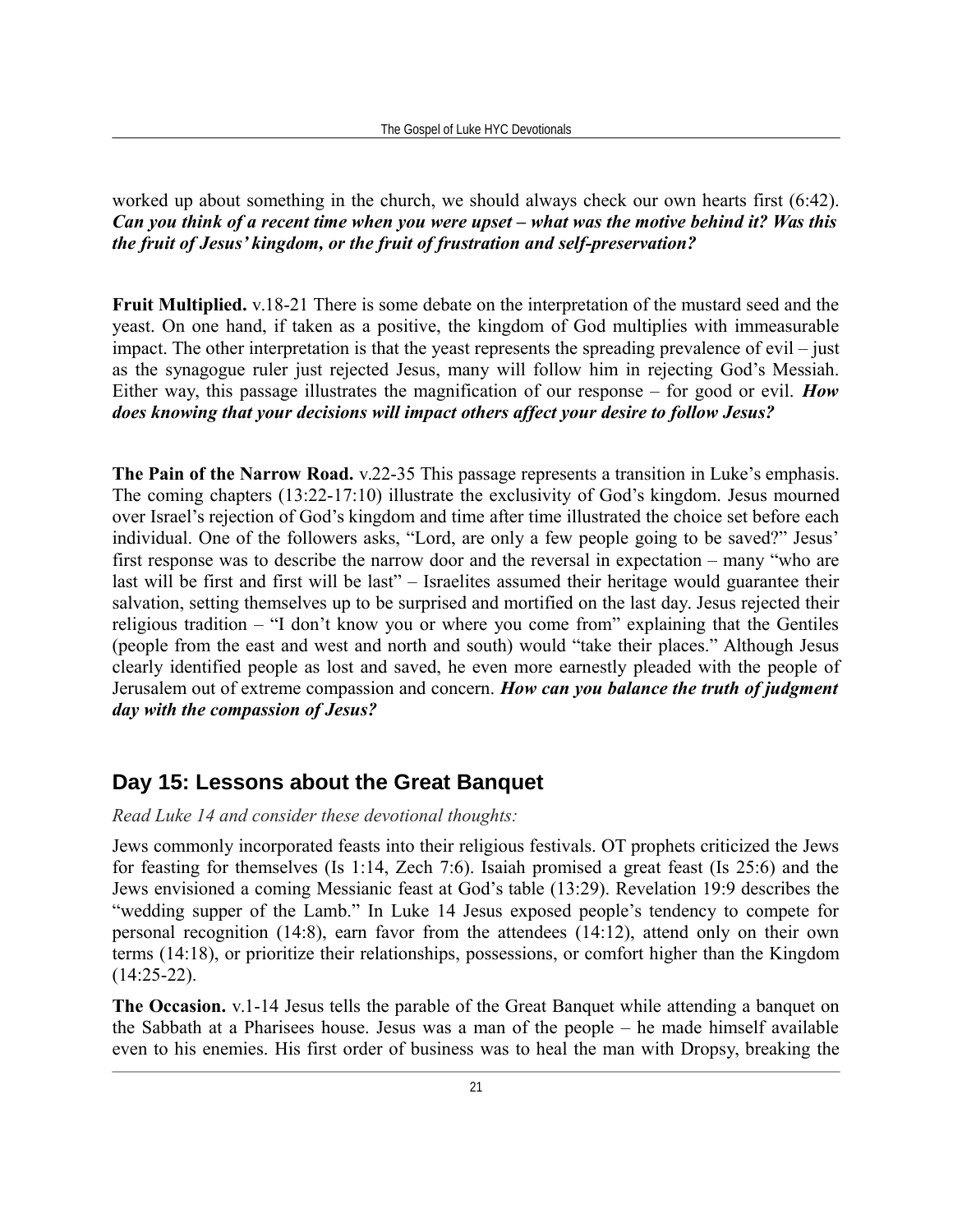Pharisee's interpretation of the Sabbath. Next, he questioned the worldly positioning at the banquet. He even challenged them to examine their motive for selecting whom they invited on the basis of expecting them to return a favor. We all have opportunities to participate in public events or to host traditional holiday meals. Our real challenge is to always remember that Christianity is a banquet of living and feasting in God's presence. *While we are in India, we have a unique opportunity to put Jesus teachings into practice. Pray that your heart will reflect God's – sharing his presence with everyone with great joy and celebration.*

**The Final Occasion.** v.14-24 God envisions our reunion with him as a great party – a "wedding" feast" (Rev 19:9). The Jews understood and took pride in their invitation to the "feast in the kingdom of God." They even boasted in their status as the people of God. Somehow, their religion became all about them and not about God. *How can we as Christians appreciate the special calling of God and still understand that God wants His kingdom feast to be celebrated by all?*

**Another Occasion.** v.25-33 Right after the banquet stories, Luke includes Jesus' teaching from "another occasion." Jesus ministry experienced apparent "success" – "large crowds" recognized Jesus deity and desired to be part of the kingdom feast. Somehow Jesus never measured success by numbers. Jesus' carefully crafted description of discipleship includes the challenge of unhindered loyalty balanced with the calculation of full commitment. Perhaps Luke put these two sections side-by-side to highlight the specialness of God's invitation to the kingdom feast along with the true nature of that commitment. *How does reflecting on heaven's glorious kingdom feast help you remember that total discipleship is worth it?*

## **Day 16: The Lost**

#### *Read Luke 15 and consider these devotional thoughts:*

Luke 15 begins with the Pharisees criticizing Jesus for welcoming "sinners." Jesus responds with three parables, unique to the Gospel of Luke, dramatically contrasting God's love for the individual to the Pharisees exclusivity. The shepherd leaves the ninety-nine to find the one lost sheep; the woman sweeps the whole house clean until she finds her one lost silver coin; the father sits by his window waiting for the return of his one lost son. Jesus illustrates the joy of restoring the lost through the image of "rejoicing in heaven" "in the presence of the angels of God" and the lavish celebratory feast the father throws upon his son's return. Jesus' point seems to be that God rejoices when outcasts (a sinner, not a wandering "righteous" person) repent.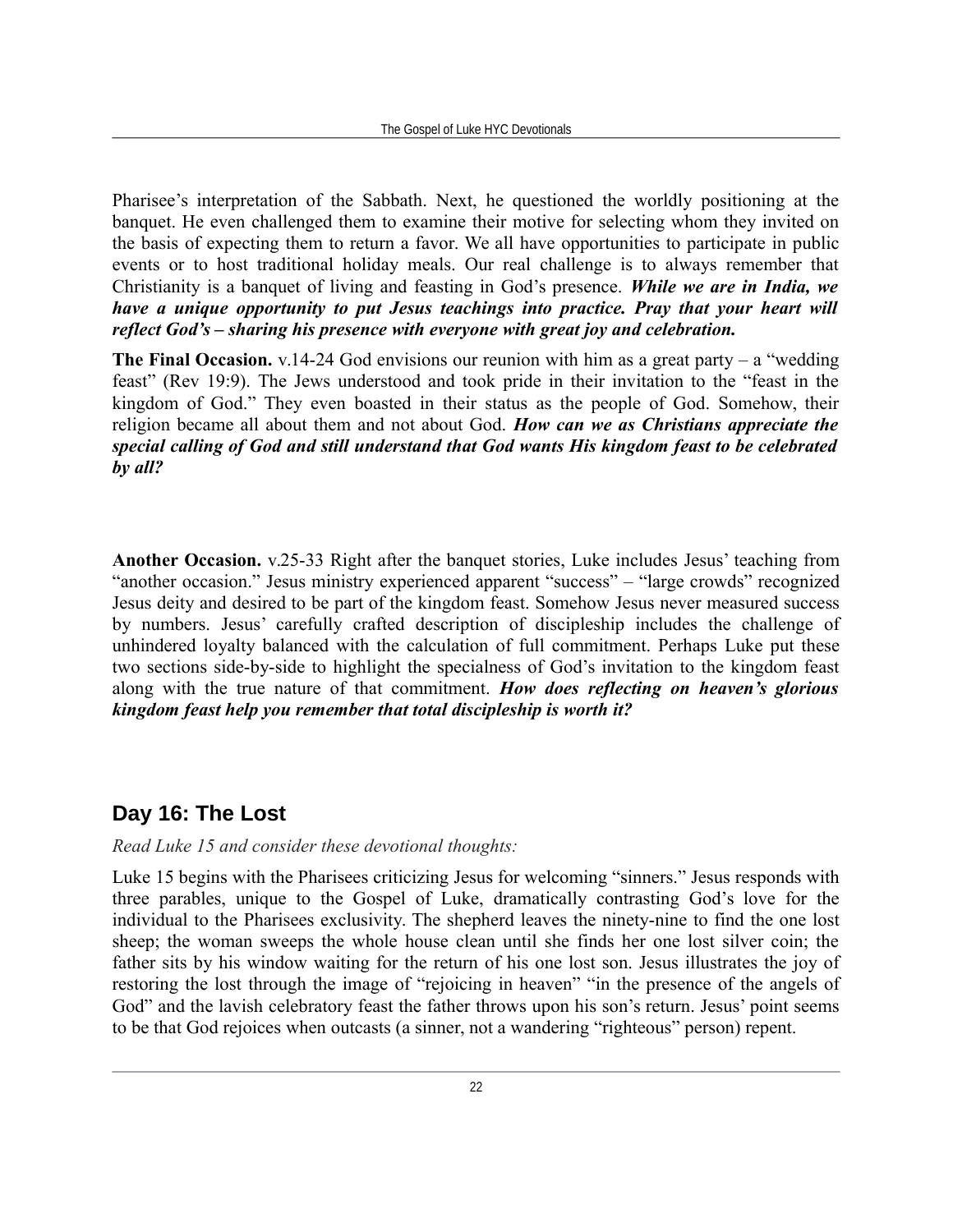**Operation Rescue.** v.1-7 The parable tells of a shepherd who risked the safety of the 99 to rescue one sheep who was not in the fold. The Pharisees judged wandering "sinners" unworthy of any rescue attempt. In contrast, Jesus illustrated God's concern for those who are outside the "fellowship" – the lost sheep represented either a wandering believer or, more likely, one of the "sinners" Jesus associated with. *How do you see yourself "pre-judging" (prejudice) people who are "sinful" rather than sharing God's love with them?*

**God Rejoices.** v.8-10 Houses in Israel typically had no windows and only dirt floors. The woman searched intently for a coin worth a day's wages (\$100-\$300 in US). Jesus emphasized the extent of the search: God's concern is much deeper than a casual or general love for everyone; He works intensely to save that one soul. Read closely how Jesus describes the response: "rejoicing in the presence of the angels of God." *Who is rejoicing if it is not the angels?*

**Prodigal God.** v.11-3[2](#page-22-0) The parable of the lost ("prodigal<sup>2</sup>") son illustrates the responses of three characters. The younger son, representing the "sinners" that Jesus associated with, brashly demands his father's inheritance ("I'm not waiting until you die"), spurns his entire family, indulges in every worldly pleasure he can find, crashes, and returns to the father a broken man. The father, representing God, lets his younger son exercise his (foolish) free will, never loses hope in his return, and celebrates the younger son's homecoming with a great banquet where he even elevated the son to a new position – illustrated by the robe, ring, and sandals. *How do you relate to the younger son?*

The older brother, representing the Pharisees, refused to celebrate the return of this profligate (rather than acknowledge him as a brother, he called him "this son of yours"), and exposed his bitter heart toward his father. All this time, living in God's presence, the older son failed to appreciate his blessings. *How do you relate to the older son?*

Disciples take comfort in this portrayal of God's patience, hope, and recklessly wasteful ("prodigal") celebration of His relationship with us. At the same time, God challenges our tendency to feel entitled and take our status with God as His children for granted. *What characteristic of God most inspires you in this parable?*

<span id="page-22-0"></span>2 "Prodigal," which means "wastefully lavish," could be used to describe both the son (in a selfish way) and the father (God) in the way he lavished his love recklessly on his son. See Timothy Keller's book, "The Prodigal God"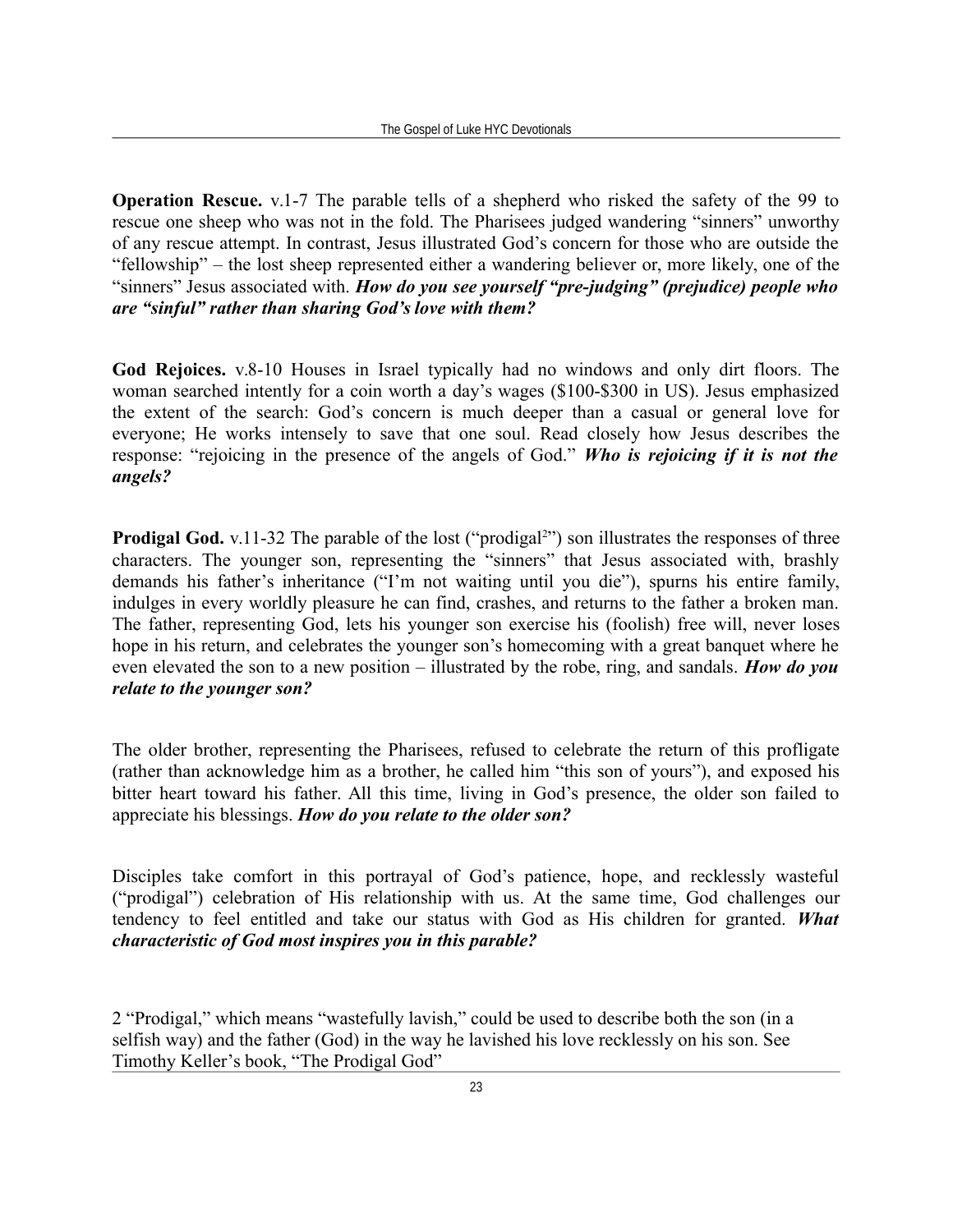## **Day 17: Worldly Treasure**

*Read Luke 16 and consider these devotional thoughts:*

The Pharisees loved money (16:14). Who doesn't appreciate material "blessings"? Doesn't "God help those who help themselves"? (sorry, this phrase is not in the Bible). Don't we feel blessed when God gives us wealth and cursed when circumstances take it away? (warning: this is a false view of God). Could it be that there is something wrong with our perception of God's view of money? Luke 16 delivers some of Jesus' strangest and strongest condemnations of greed. "You cannot serve both God and money" (13). "What people value highly is detestable in God's sight" (15). "The rich man died and was buried. In Hades, where he was in torment…" (22-23). Be prepared to re-evaluate your treasure as you read this chapter!

**A Good Lesson from a Bad Example.** v.1-13 The parable of the shrewd manager makes most people uncomfortable. Jesus teaches the disciples three lessons from a manipulative thief!

- 1. *"The people of the light" should be shrewd and use worldly wealth to gain future (spiritual) benefit.* Wealth should be a disciple's servant, not the other way around. Rather than accumulate wealth for ourselves, Jesus instructs disciples to use worldly wealth to make friends with the goal of saving people ("welcomed into eternal dwellings").
- 2. *Faithfulness with little things (worldly wealth) trains us to be faithful with eternal things (true riches).* Wealth should be viewed as a training tool, helping us understand how to value even more important things.
- 3. *Warning: "No one can serve two masters… you cannot serve both God and money."* As Paul instructs Timothy, *"Those who want to get rich fall into temptation and a trap and into many foolish and harmful desires that plunge people into ruin and destruction. For the love of money is a root of all kinds of evil. Some people, eager for money, have wandered from the faith and pierced themselves with many griefs. (1 Tim 6:9-10)*

#### *What is one practical way that you can use money to win people, become more faithful, and avoid the trap of greed?*

**A Good Lesson from a Bad Example (Part 2)** v.14-18 Turning from teaching the disciples, Jesus illustrates to the Pharisees how *they* justify themselves but *God* judges their hearts. The Pharisees sneered at Jesus, potentially because he was a poor itinerant preacher and according to their theology, God's blessings should be evidenced by wealth. They missed a clear teaching about the Kingdom of God: God uses things (wealth) to love people, not using people to love things! Jesus also points out the inconsistency of their practice of divorce as an example of how they justify themselves in the eyes of men. Rather than thinking about how glad we are that we are not like these Pharisees, perhaps we should examine the trap of justifying ourselves. *In what ways do you see that you justify yourself to value money more than you should?*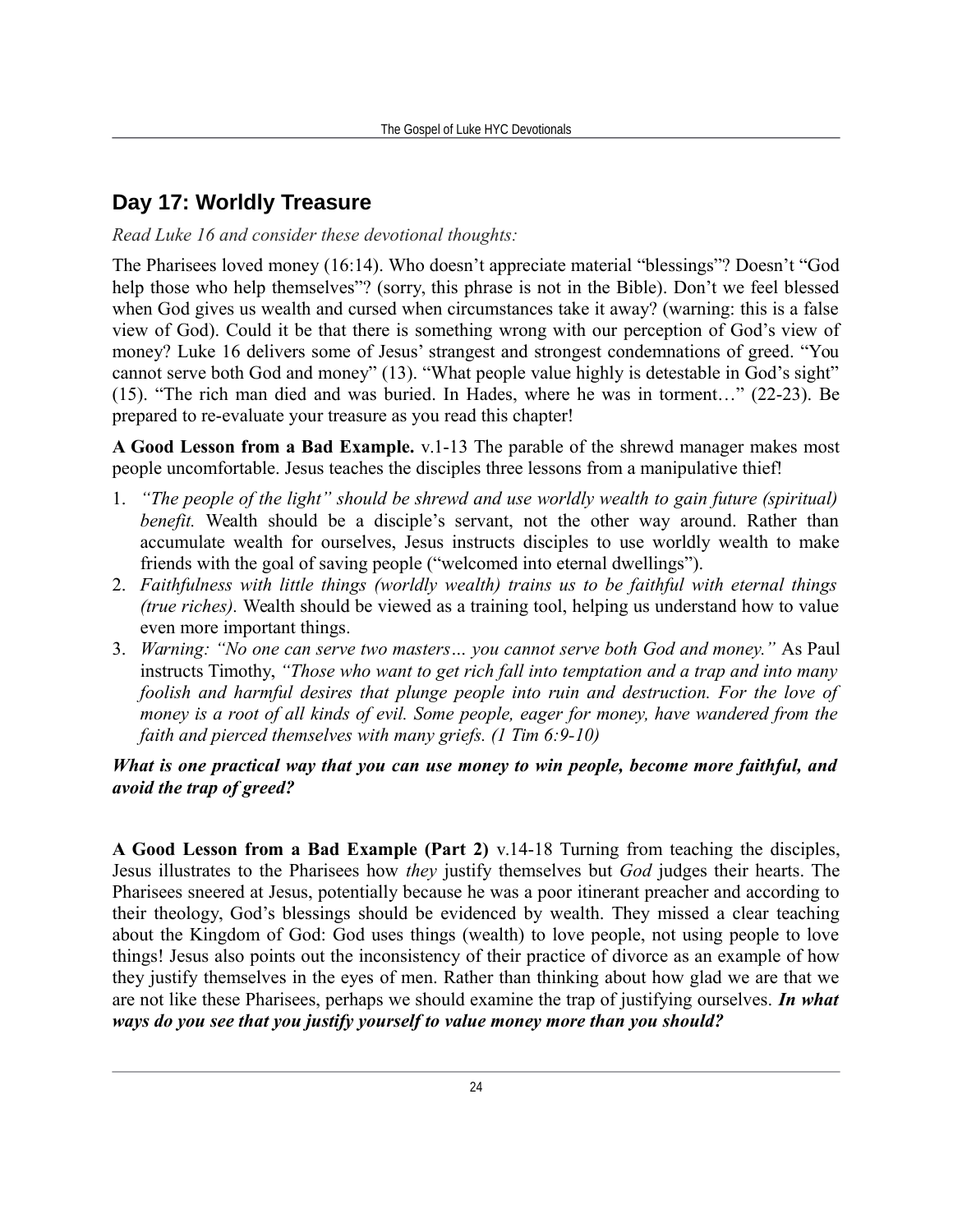**The Rich Man and Lazarus.** v.19-31 Jesus directs this parable to the Pharisees, who loved money. The Rich Man had everything he wanted yet never showed concern for anyone else until he sat in torment – only then did he start thinking about his brothers. Though the parable doesn't say much about why Lazarus was considered righteous, his name means "God, the helper" indicating that he trusted in God (he wasn't righteous just because he was poor!). When interpreting any parable, the key is to understand the overall point to the specific audience rather than trying to extract extraneous lessons from the various specific details. Verse 31 summarizes the lesson Jesus directed to the Pharisees, "if they do not listen to Moses and the Prophets, they will not be convinced even if someone rises from the dead." The parable continues to contrast our attitude toward worldly wealth compared to eternal riches. *What do you want to pray about as you take these lessons into your opportunity to serve in HYC?*

## **Day 18: Kingdom Mindsets**

*Read Luke 17 and consider these devotional thoughts:*

Jesus' teaching on the Kingdom of God challenged the prevailing interpretation of the Kingdom held by the Pharisees and most Israelites. They looked for restored political power, yet the kingdom of God is not about politics. They desired materialistic reward, yet Jesus rebuked their greed (Luke 16). In Luke 17, Jesus describes this "Kingdom Mindset" to the disciples in the areas of sin, forgiveness, faith, humility, gratitude, recognition, and preparedness.

**Sin**. v.1-2 What sin is Jesus warning the disciples about? Just as Jesus rebuked the Pharisees for a lack of faith in believing Jesus was the Messiah (11:52), Jesus warns the disciples not to stumble in their faith and cause others to stumble. *Consider the depth of your faith – in what ways do you inspire others to believe in the Messiah or in what ways could you cause some to stumble in unbelief?*

**Forgiveness, Faith, and Humility**. v.3-10 The Kingdom Mindset includes a fountain of perpetual forgiveness. God continuously cleanses you from sins and expects you to also be a source of forgiveness. Challenged in their faith, Jesus encourages the apostles that even small faith can be powerful. He illustrates an act of faithfulness through the story of the servant who continues to serve even after a long day, giving first to the master. The servants Kingdom Mindset overflows with humility: "we are unworthy servants; we have only done our duty." *How can this scripture help you maintain the Kingdom Mindset, whether to forgive, believe, or serve humbly?*

**Gratitude**. v.11-19 Jesus resumed his travel towards Jerusalem, once again choosing the more direct route through Samaria (9:51). The 10 lepers he met were actually a mixture of Jews and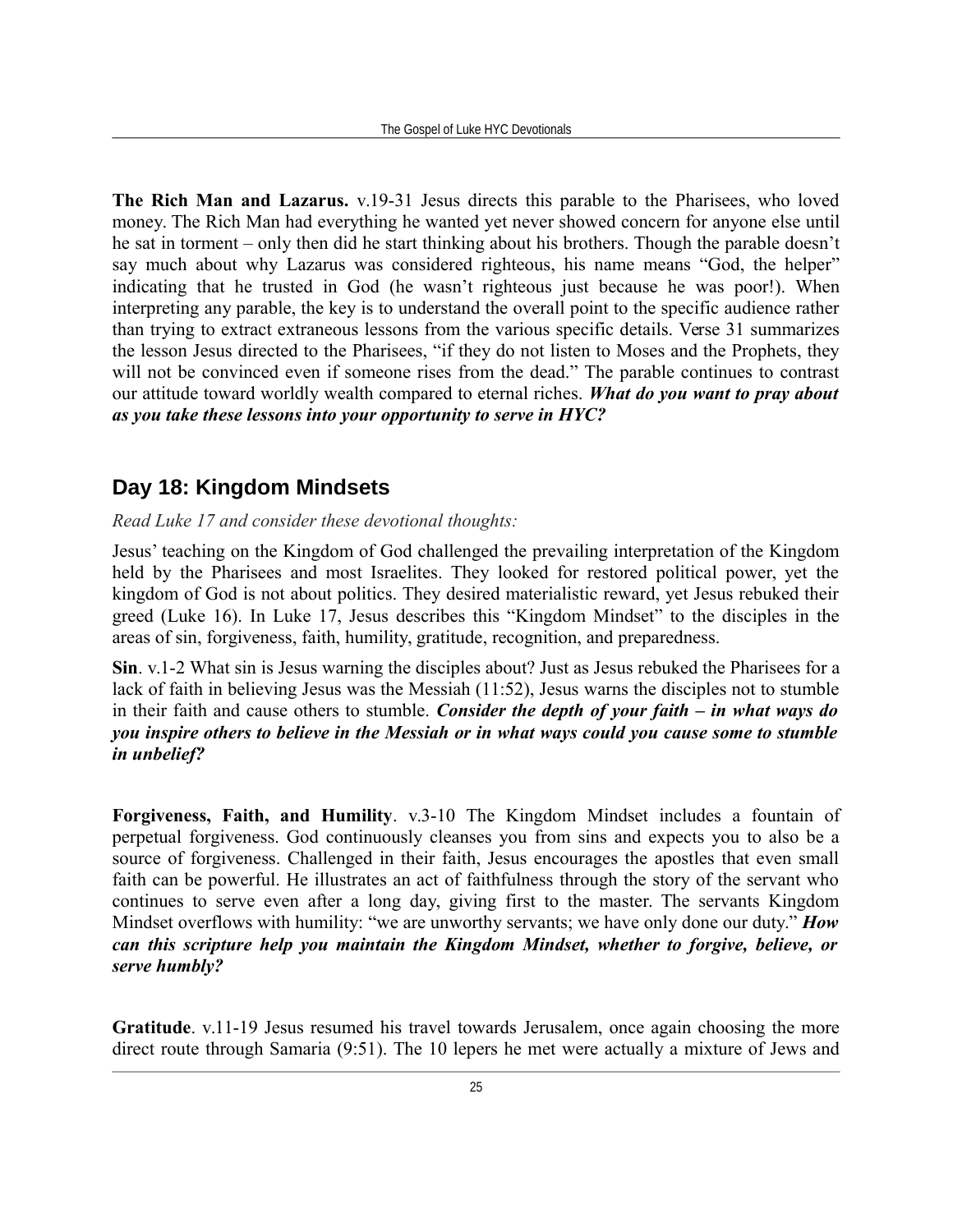Samaritans. Interesting to note that living with this terrible disease united people who traditionally hated each other. When we recognize our spiritual condition (disease) it similarly destroys prejudice and social barriers, uniting us with all disciples from every background, even those we previously avoided. Luke highlights the appreciation of the "foreigner" (Samaritan) and the ingratitude of the other nine Jews. Jesus indicates that the Samaritan's gratitude combined with faith to not only heal him physically, but also bring salvation (v.19). *How does gratitude open opportunities for us as disciples?*

**Recognition and Preparedness: God's Presence**. v.20-37 The Pharisees were looking for the kingdom of God (20). Yet Jesus points out that the kingdom is already "in their midst." They failed to recognize God, even when he appeared to them in person. Jesus turned to the disciples to help them understand a few principles about the kingdom:

- People will tell rumors about the kingdom, but Jesus will make the kingdom as obvious as a lightning storm
- Jesus must suffer and be rejected before this happens
- People will get so caught up in the world that they will miss the kingdom
- There are grave eternal consequences to being casual, distracted, or unprepared

Jesus could challenge us today that God is "in your midst" or "within you" through the Holy Spirit. We may be too casual, distracted, or unprepared and miss the implications of God's presence in our lives. *How can you change your mindset to be sure to recognize God's presence in your life through the Holy Spirit today?*

## **Day 19: Kingdom Perspectives**

#### *Read Luke 18 and consider these devotional thoughts:*

Real life is hard. Situations and circumstances deal unfair blows even to those trying to do the right thing. On top of that, our own pride gets in the way of us connecting with God and people. Even when everything seems to be going right, God challenges us to stop worshipping comfort. In addition to addressing each of these situations specifically, Jesus offers two attitudeadjustment perspectives: 1) receive the kingdom of God as a child and 2) "situations" and "circumstances" took Jesus life, yet even the "worst possible" fate can be overcome by an eternal God who performs miracles.

**Help for the Helpless.** v.1-8 Luke explains the purpose of the parable of the persistent widow: "to show them that they should always pray and never give up." A widow's vulnerability in ancient times was magnified because men dominated society. She came to the judge (God) with a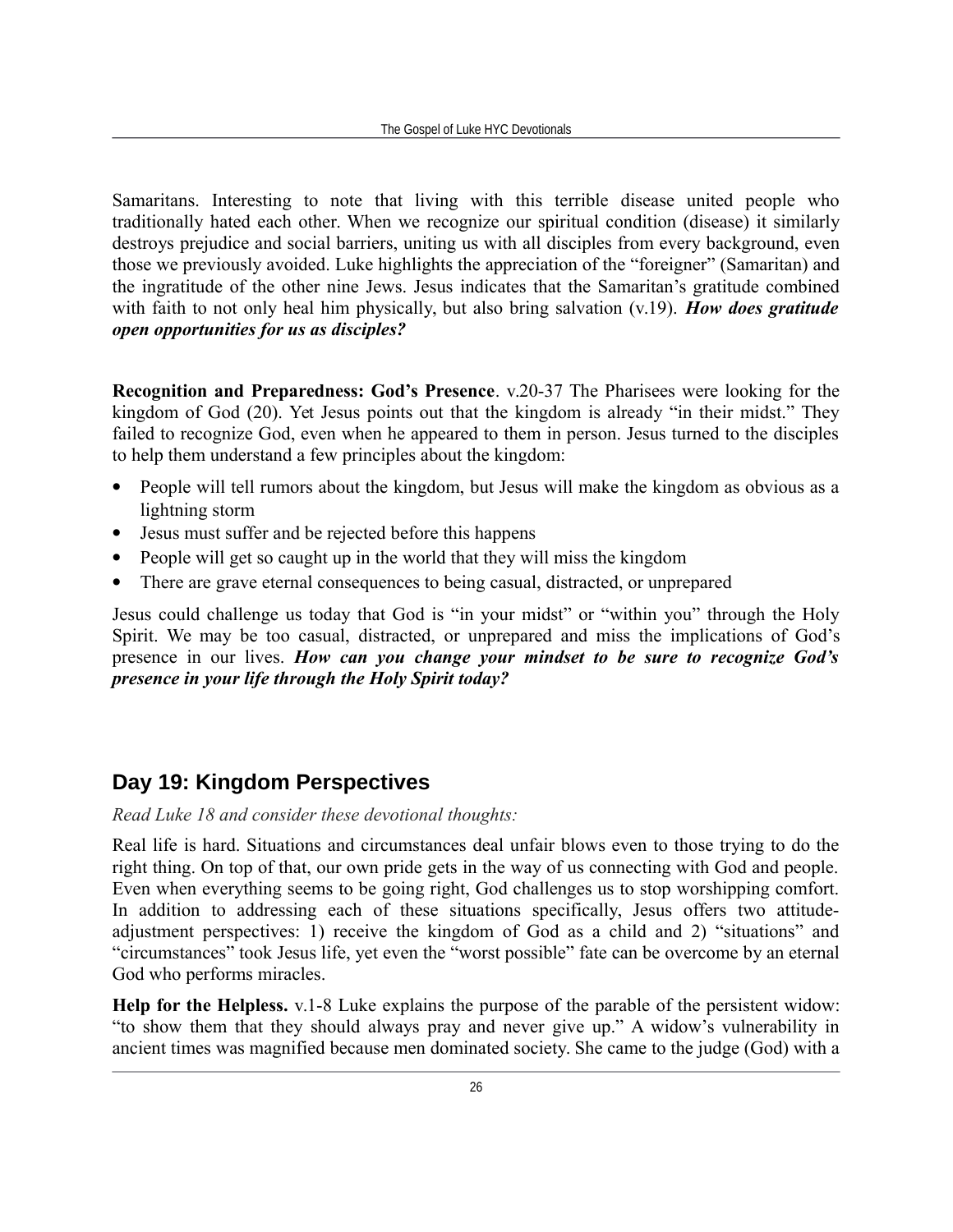request that no one else could meet. Imagine God's perspective on prayer—with literally billions of people asking for all types of favors, whom will he listen to? Will he answer the prayer of the competitive (let my team win), apathetic (I kind of hope for this), generic (bless me Lord), selfreliant (I could do this myself), the entitled (I deserve this), or the desperate (I have no one else)? Luke provides a clue at the end of the parable: "when the Son of Man comes, will he find faith on the earth?" *How can I pray prayers of helpless faith?*

**Me, a Sinner.** v.9-17 Imagine God listening to the Pharisee's prayer. His self-righteousness saturated his prayer, leaving no room for praise and no reason to ask God for anything. Psychologist may have a field day with this one, but Jesus explicitly praises the prayer of low self-esteem. Maybe you struggle with low self-esteem. Perhaps what Jesus wants us to have is a healthy "God esteem" rather than a high self-esteem (the Pharisee). Biblical humility magnifies God in our lives to the point where he is "Lord" and "King" and we serve him. This ties into Jesus' comment about receiving the kingdom of God like a little child. In a child's eyes, his father is a hero who hears his cries, comforts him, and delivers him. *What does it mean to you to humble yourself by magnifying God like a child would?*

**No Needs.** v.18-30 In contrast to the widow, who was in extreme need, Jesus meets a rich man who seems to have everything going his way – he is religious, wealthy, and quite confident. Yet something must have been missing because even he asked Jesus what he needed to do to inherit eternal life. From an evangelistic viewpoint, everyone – including those who have it all together – need Jesus. The parable explicitly defies the materialistic concept that God's blessing can be measured by wealth. The call of discipleship challenges those of us who are "rich" – whether rich in our religion (20-21 – no significant sin), rich in circumstances (no troubles), or comfortable in our wealth. Jesus "impossible" call of discipleship exposes everyone's need for God and challenges the "successful" to relinquish every area to God. *What "successful" area of your life is most difficult to give up?*

**Recognizing the Messiah.** v.31-42 Immediately after the discipleship challenge, Jesus pulls aside the twelve and reminds them that he, too, will give up even his life. Continuing his determined journey to Jerusalem, Jesus approached Jericho where a blind man recognizes the coming of the Messiah ("son of David") and begs for mercy. The blind man's response illustrates how the nation of Israel should have responded to the Messiah. Instead, those in front tried to quiet him, just as the religious leaders tried to silence Jesus and his followers. Jesus praises the man's faith in the Messiah. Oh, that we would recognize Jesus' presence in our lives everyday to allow him to work through us! *How can you recognize the presence of the Messiah today?*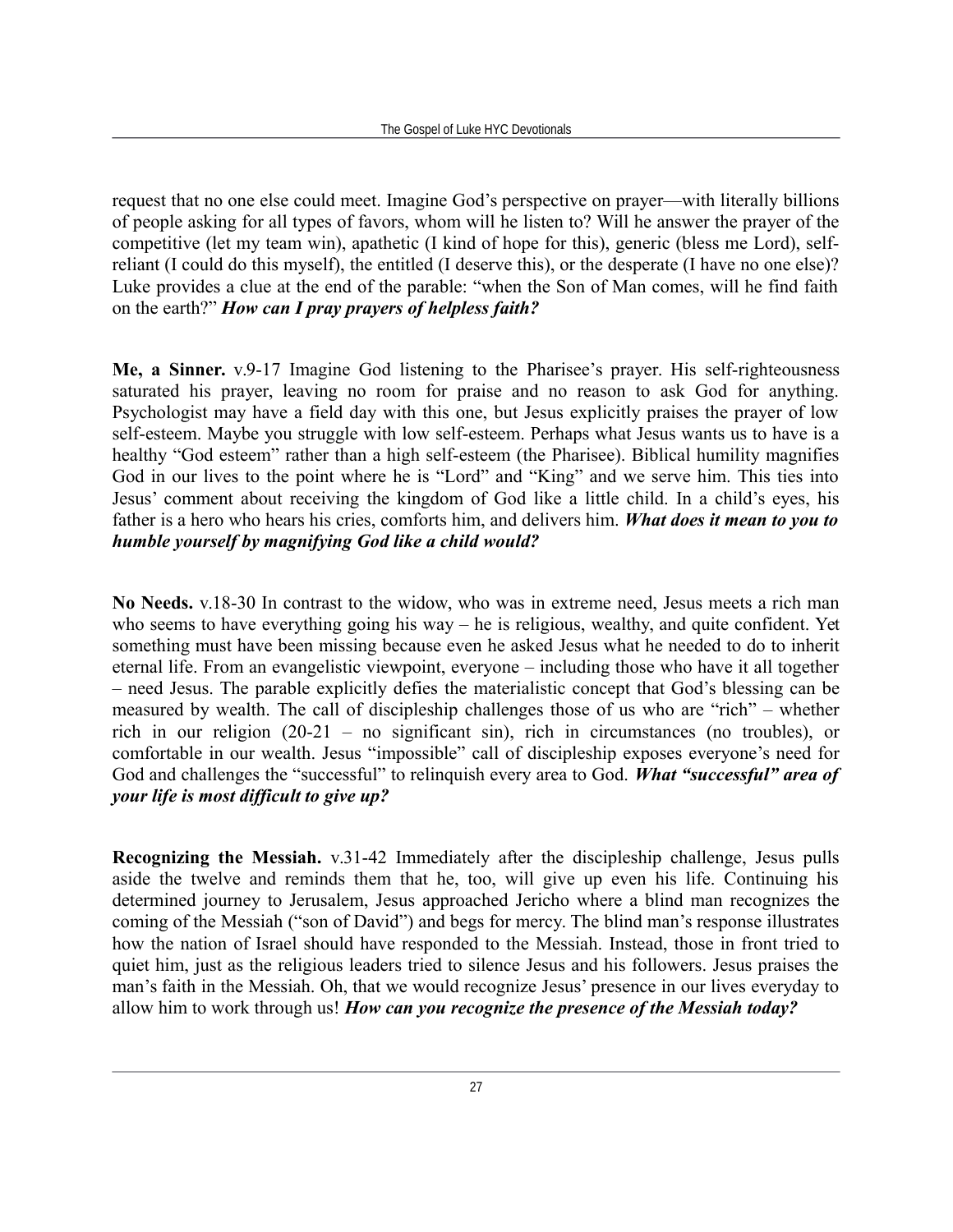## **Day 20: The King Has Come**

*Read Luke 19 and consider these devotional thoughts:*

Jesus continues his mission as the Son of Man: to bring the presence of God to people. Most commentators consider Luke 19:10 to be the central passage in the Gospel of Luke: "For the Son of Man came to seek and to save the lost." The closer Jesus came to Jerusalem, the greater the anticipation that "the kingdom of God was going to appear at once" (11). Jesus entered Jerusalem riding on a donkey colt as royalty (1 Ki 1:33) and Messiah (Zech 9:9) to the sound of the crowds' overwhelming praise. Then God incarnate cleared the temple; returning to the temple everyday to teach as "people hung on his words."

**Salvation in the House.** v.1-10 Luke provides another illustration of how Israel should have accepted the coming Messiah, contrasting Zacchaeus to the leaders and multitudes who rejected him. Zacchaeus recognized Jesus as "Lord" and demonstrated full repentance through his financial reconciliation (the law required thieves to pay back "four times the amount" Ex 22:1, 1 Sa 12:6). Jesus recognized Zacchaeus as a "true son of Abraham" – one who not only has the lineage but the faith of Abraham. Jesus brought the potential for salvation to every house he visited, but many lacked the faith response of Zacchaeus. *What do you appreciate about Zacchaeus response?*

**Accept or Reject the King.** v.11-27 In this parable, Jesus used a few facts from Jewish history to illustrate the choice to reject or accept him as king. Herod was appointed as king of the Jews in a very similar manner to what Jesus described. Josephus (*Wars* and *Antiquities*) also described the time Archelaus sent a delegation to reject the king just 30 years before Jesus. In Jesus' parable the king is appointed then had to return home, paralleling Jesus being coming to earth to be appointed king, leaving for a while (returning to heaven), and then returning to earth as Lord. In the parable, Jesus entrusted ten servants with 2.5 years worth of wages (>\$100,000) to be put to work for his kingdom. This huge act of trust resulted in finding two worthy managers whom he put them in charge of multiple cities. One servant's fearful response revealed that he was actually a skeptic – though to the king's face, the man feigned support, his actions revealed that he also rejected the king. The king treated the skeptic accordingly, along with everyone else who rejected him as king. The parable parallels Jesus ministry – where a few are entrusted with much in the midst of many skeptics. *How are you tempted to doubt Jesus – either that he will return or that he will bless your faithful stewardship?*

**Recognize the King.** v.28-44 The king rode a donkey into town – fulfilling the role of King and Messiah (Zech 9:9) – to the praise of his disciples. The Pharisees tried to quiet the disciples, but Jesus warns him the "stones will cry out" if the disciples don't! Praise was inevitable! Jesus wept as he considered what was about to happen. Although the Son of Man was in the process of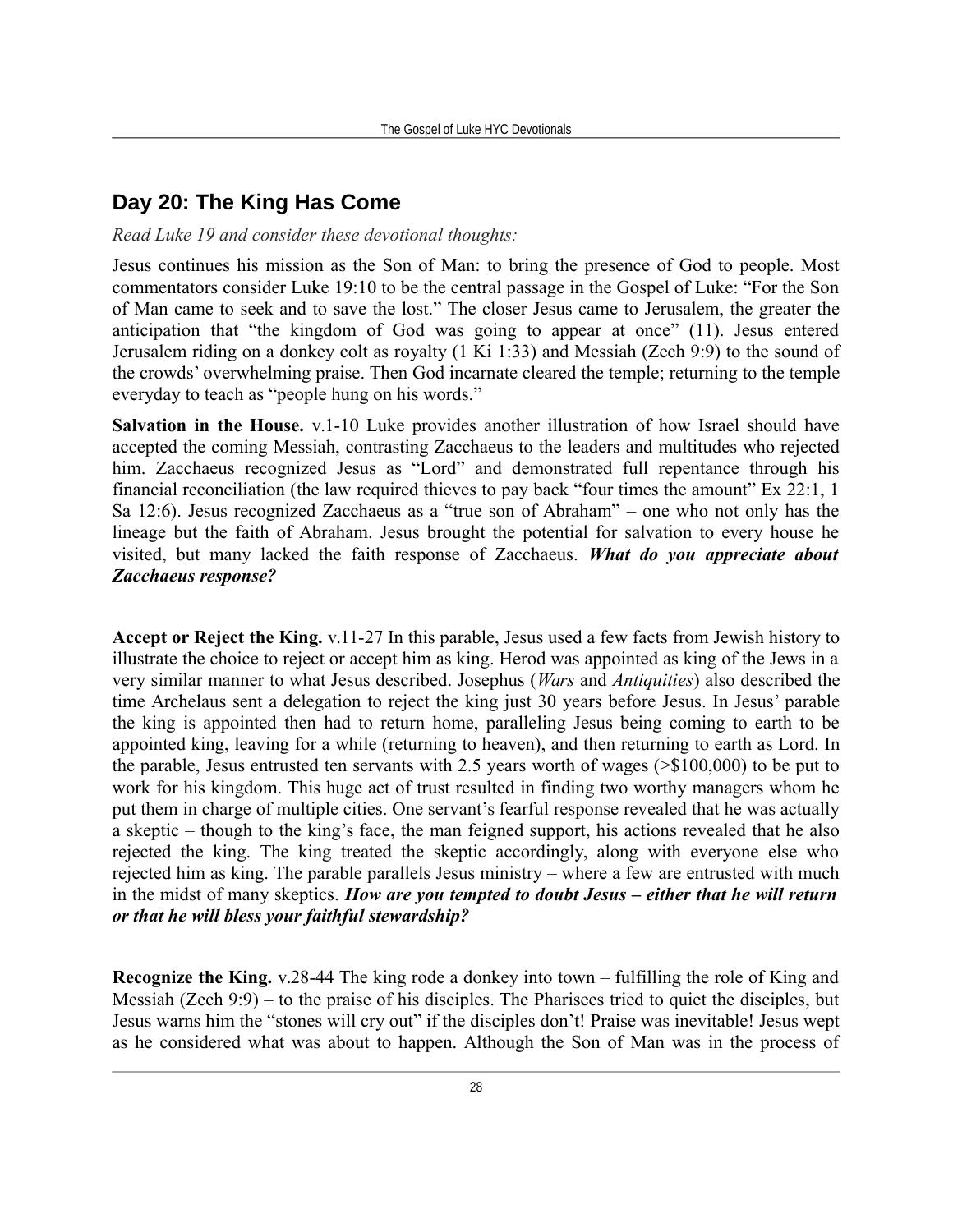fulfilling God's mission – to bring his presence and His kingdom to earth – the people "did not recognize the time of God's coming."

**Prepare the Temple for the King.** v.45-48 God incarnate (Jesus) cleared the temple to make it a house of prayer to God again. After that, he returned everyday to teach in the temple. God was in the Temple not just in Spirit but in the flesh. Imagine the Pharisees rejecting God himself in the very Temple where they were supposed to recognize him. Jesus was protected by the crowds who "hung on his words."

*Spend some time considering how you can recognize God's presence through Jesus and the Holy Spirit. Consider how your body is the new Temple and how each disciple brings God's presence as His Temple.*

#### **Day 21: Last Call for Questions**

*Read Luke 20 and consider these devotional thoughts:*

The final week of Jesus' life, called Passion Week, included his entry into Jerusalem, clearing the temple, facing the barrage of questions from the Pharisees and Sadducees, describing the destruction of Jerusalem, and proceeding to the betrayal, trial, and crucifixion. As God himself entered the temple, the religious leaders attacked him with questions: Who gave you authority? What authority on earth do you recognize? What really happens at the resurrection? God, in person, stood in the temple courts, confronting their insincerity and delivering some final teachings.

**The Power of the Question.** v.1-8 Jesus mastered the art of asking good questions to make people think. He anticipated the opposition and fired back his own challenges. "John's baptism – was it from heaven, or of human origin?" (4) "Everyone who falls on that stone will be broken to pieces; anyone on whom it falls will be crushed." (18) "Give to Caesar what is Caesar's and to God what is God's." (25) "God is not the God of the dead, but of the living." (38) "Why is it said that the Messiah is the son of David?" (41) How does Jesus respond to the chief priests' question about his authority? He answers one unanswerable question with another. Rather than be on the defensive with his critics, Jesus turned the question about his authority into a question about their unwillingness to accept the authority of John the Baptist (and therefore, God) in their life. *As we serve, how can you ask questions that will help those we serve think about their own relationship with God?* 

**The Parable of the Tenants.** v.9-19 Jesus told this provocative parable to answer the question of what authority he was acting under. The parable illustrated the rebellious history of Israel: God sent prophet after prophet to get his people to respond, only to be rejected; now God sent his Son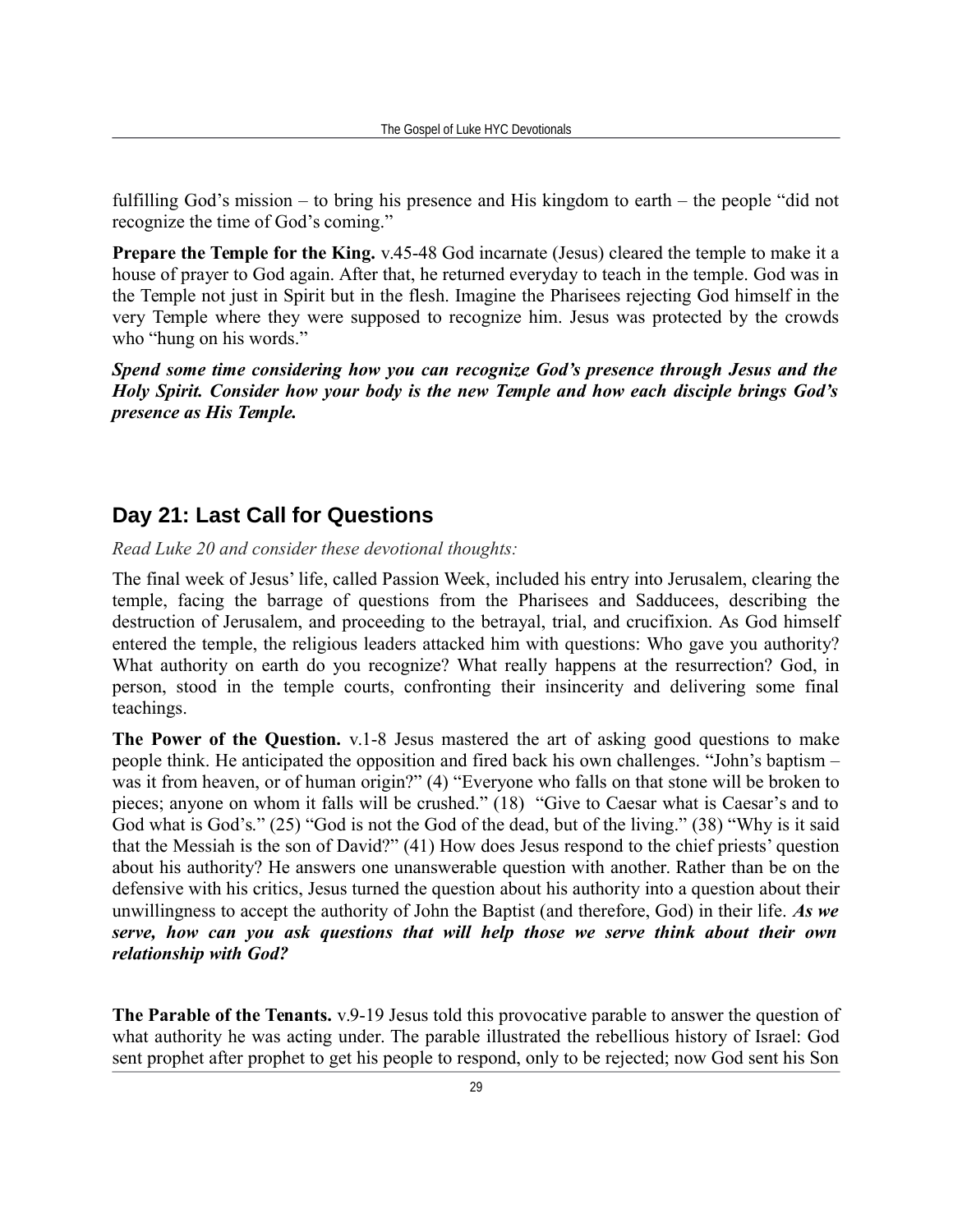(Jesus!) who would be killed. The people reacted in horror when the people killed the son in the parable ("God forbid!") not realizing that they incriminated themselves by their testimony. Then Jesus turned the tables on them by clarifying the meaning of the parable – they were the villains who rejected God; now God would give the kingdom to the Gentiles! Rather than being cut to the heart, they were embittered and looked for a way to arrest him. Jesus' lesson to us: either accept Jesus or expect to be held accountable. *What impresses you about Jesus in this situation?*

**Hit Me with Your Best Shot.** v.20-26 The Pharisees represented the most conservative Jewish leaders – they held strictly to the Bible and created a wealth of interpretations to maintain strict obedience to the text. However, rather than listen to God's son, they "sent spies who pretended to be sincere" to Jesus, trying to incriminate him. They devised a trick question to expose Jesus' lack of loyalty to Caesar. Not only does Jesus surprise them with his answer, he incriminates them by exposing their lack of loyalty to God! Though this answer silenced his critics, they would later misrepresent his position during his trial (23:2). *As you are reading today, how can you make sure that you focus on your relationship with God and not just "have a QT"?* 

**The False Hypothetical.** v.27-40 The Sadducees then took their shot at Jesus. Sadducees represented the most liberal side of Judaism – the denied any miracles, the supernatural (angels, demons, Satan, etc.), and the afterlife, including the resurrection of the dead. Like many liberal religious people, they preferred using words to devise an excuse for disobedience rather than seeking the truth of God's teaching that would require them to change their position and their life. Their hypothetical question was meant to trap Jesus into an answer that would discredit him. Jesus corrected them, validating both the teaching about the resurrection and angels. His words challenged both sides equally, to the point where both the Pharisees and the Sadducees were both afraid to ask any more questions. *How can you make sure that in your relationship with God you stay focused on obedient humility rather than on rationalizing questions?*

**God's Question for The "Teachers of the Law."** v.41-47 Whenever we set ourselves up against God, we invite correction. Jesus delivered correction to those "teachers" who opposed him. First, he explained how David understood that the Messiah would be his descendent and yet also be God ("Lord"), verifying Jesus' position as Messiah and Son of God. Then Jesus exposed their true hearts through the hypocrisy of their practices: they love power, position, recognition, and greed. If we are honest, our hearts are really no better than these religious leaders. Even when we make every effort to obey, to serve, to put ourselves out, and lay our lives down, we still want recognition and even credit for our good deeds. Jesus didn't correct them because of their imperfect, sinful hearts. His correction confronted the fact that they had no desire to know Jesus.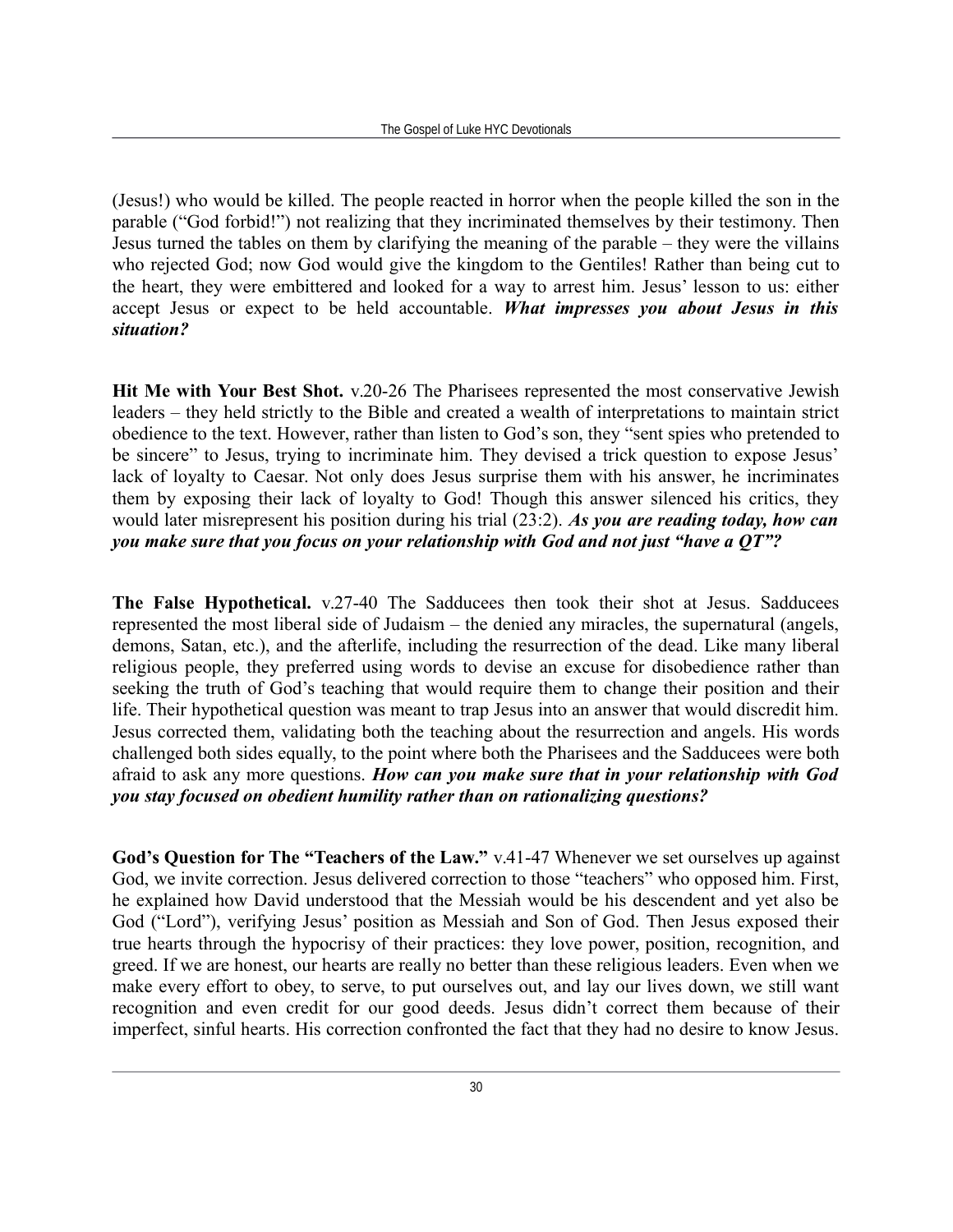Thus, their religion shielded them from a relationship with God. *How can you make sure that your religion isn't a substitute for your relationship with God?*

#### **Day 22: A Widow's Gift and Jerusalem's Destruction**

*Read Luke 21 and consider these devotional thoughts:*

Luke 21 presents two powerful sections. First, Jesus contrasted the widow's offering (2 coins worth a fraction of a penny) to the offering of the rich. The second section describes the destruction of the city of Jerusalem along with the Temple. Jesus' teachings address two very common modern theological errors. Many today believe a prosperity gospel – supposing that God primarily blesses his children materially – and therefore, they over-value worldly riches. Others fascinate on the "end times" – so consumed with discussions about prophecy, the coming of Jesus, and the millennial kingdom that they neglect basic discipleship.

**Financial Heart Check.** v.1-4 After rebuking the teachers of the law who "devour widows' houses" – taking advantage of defenseless widows by fraud and selfish schemes (20:47) – Jesus stood in the temple "court of women" watching people give their "gifts" or offerings to the temple treasury. I know that God sees my giving, but I am also guilty of over-valuing what people think. I am prone to compare my giving to others. I want to feel like I am "more generous" than others or have someone recognize that I contribute my time as well as my money. I want to be seen as a person who gives a lot. As someone who is "rich" I am not sure I even know what it means to sacrifice. *How does the widow's example challenge your heart?*

**Understanding the Signs.** v.5-38 People frequently misunderstand this passage by missing the context. The disciples remarked about the beauty of the Temple<sup>[3](#page-30-0)</sup>. Jesus responded by predicting that the entire Temple will be destroyed. The disciples ask two questions: "When will these things happen? And what will be the sign that they are about to take place?" Matthew adds a third question, "and what will be the sign of your coming and of the end of the age?" Doug Jacoby identified 16 fulfilled prophesies between Matthew 24 and Luke 19/21 from the account of the Jewish-Roman historian Josephus<sup>[4](#page-30-1)</sup>. Understanding how catastrophic this event was to be to the Jewish nation, Jesus used apocalyptic language, similar to language in sections of Daniel and Revelation, dramatically illustrating the horrors of the war that destroyed Jerusalem and the Temple in 70 AD. This event transformed how the Jews were able to practice their religion (no

<span id="page-30-0"></span>3 Josephus records that **Herod the Great completely rebuilt the Temple in 20-18 BCE**, even going so far as to replace the foundation stones and to smooth off the surface of the Temple Mount. This Temple became known as **Herod's Temple**. "Whatever was not overlaid with gold was purest white" (Josephus, Wars, 5.5.6).

<span id="page-30-1"></span>4 [http://www.douglasjacoby.com/wp-content/uploads/2003/12/DJer80.pdf.](http://www.douglasjacoby.com/wp-content/uploads/2003/12/DJer80.pdf)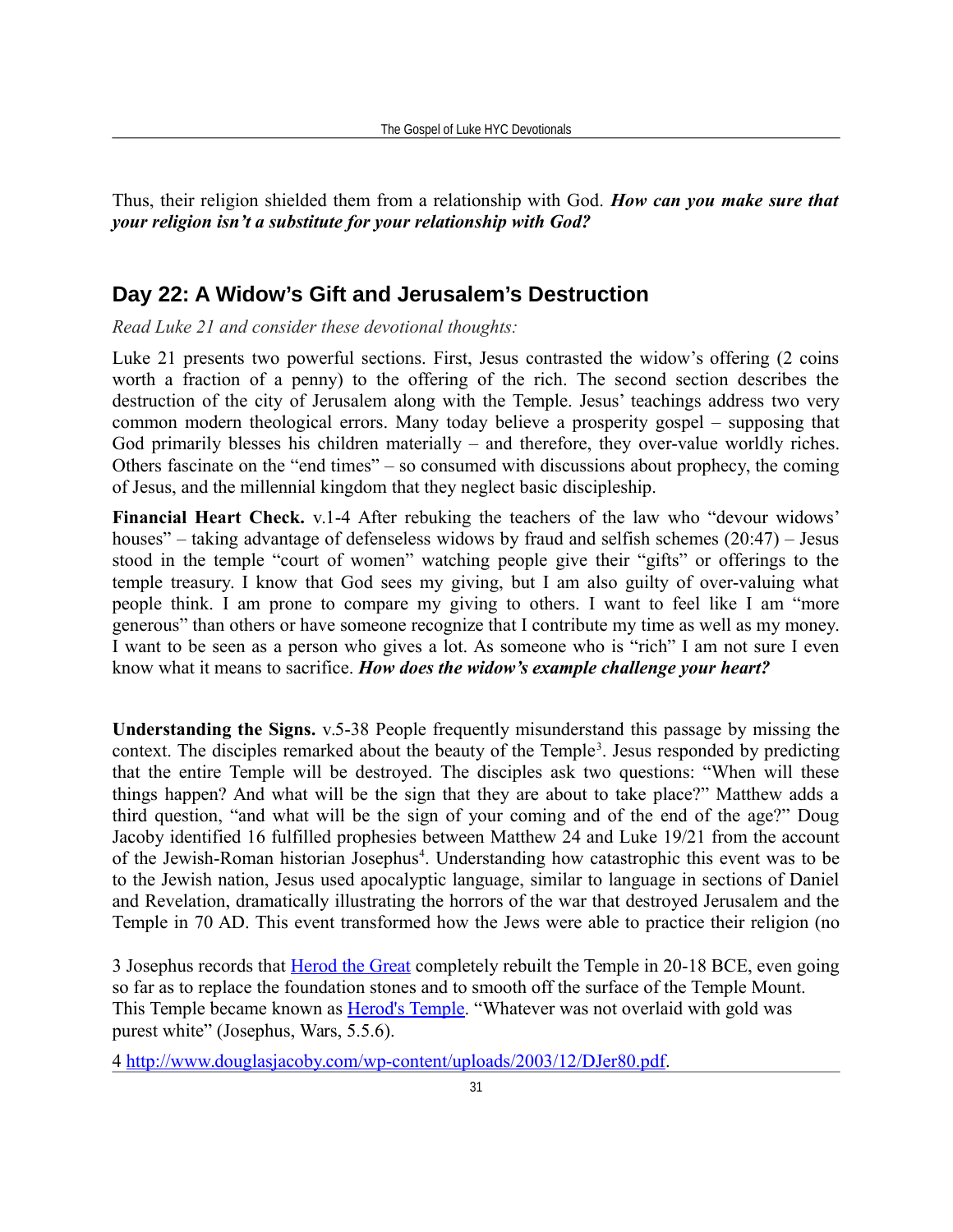more priests or sacrifices; instead Rabbis taught the law in their synagogues). Hebrews 8:13 described the Jewish system as "obsolete and outdated" noting that it "will soon disappear" referring to the destruction of the Temple.

Luke 21:29 closes the section with the statement, "this generation will certainly not pass away until all these things have happened" – clearly indicating fulfillment during the first century AD. Then Jesus spoke the echoing words, "Heaven and earth will pass away, but my words will never pass away" – heaven is eternal, God's Word is eternal, and our souls are eternal. Jesus finished the section with a warning to be watchful rather than being caught up in worldliness. From history, Eusebius recorded that most of the first century Christians understood Jesus' teaching, recognized the signs, fled, and escaped the horrors of the Roman's destruction of Jerusalem. Jesus taught in the temple each day and prayed on the Mount of Olives each night. The people listened attentively, challenged to be prepared for the coming days. *Do you feel ready for Jesus' return? If not, how can you get yourself ready?*

## **Day 23: The World Turns on Jesus**

*Read Luke 22:1-38 and consider these devotional thoughts:*

Jesus teaching in the temple stirred people's hearts and revealed their true colors. Luke 22 focuses on how individuals and groups turned on Jesus:

- The chief priests and teachers of the law wanted to get rid of Jesus.
- Satan entered Judas, leading him to betray Jesus.
- The apostles seemed oblivious to the gravity of the situation, arguing at the last supper about who will be the greatest. Jesus alerted them that one of them will betray him and even tells Peter that he will disown him. Jesus warned the apostles to prepare for the fulfillment of all his teachings.
- Peter, James, and John (specified in Mt 26:37) withdrew with Jesus to pray, but fell asleep in his darkest hour.
- Only an angel attended to Jesus during his strenuous prayer in Gethsemane.
- Judas betrayed Jesus with a kiss followed by Peter's triple denial.
- The guards who arrested Jesus then mocked and beat him, dragging him before the council of the elders.

In one day Jesus went from being the most sought after teacher in the temple to the most betrayed man on the planet.

**Satan Entered.** v.1-6 1 Peter 5:8 describes Satan like a "roaring lion looking for someone to devour." Paul warns us to be alert to Satan's schemes (2 Cor 2:11). Judas opened his heart to Satan, and Satan entered. I believe as Christians we have the power to drive Satan out of our lives in Jesus' name. However, when we open the door, he will take advantage of our weakness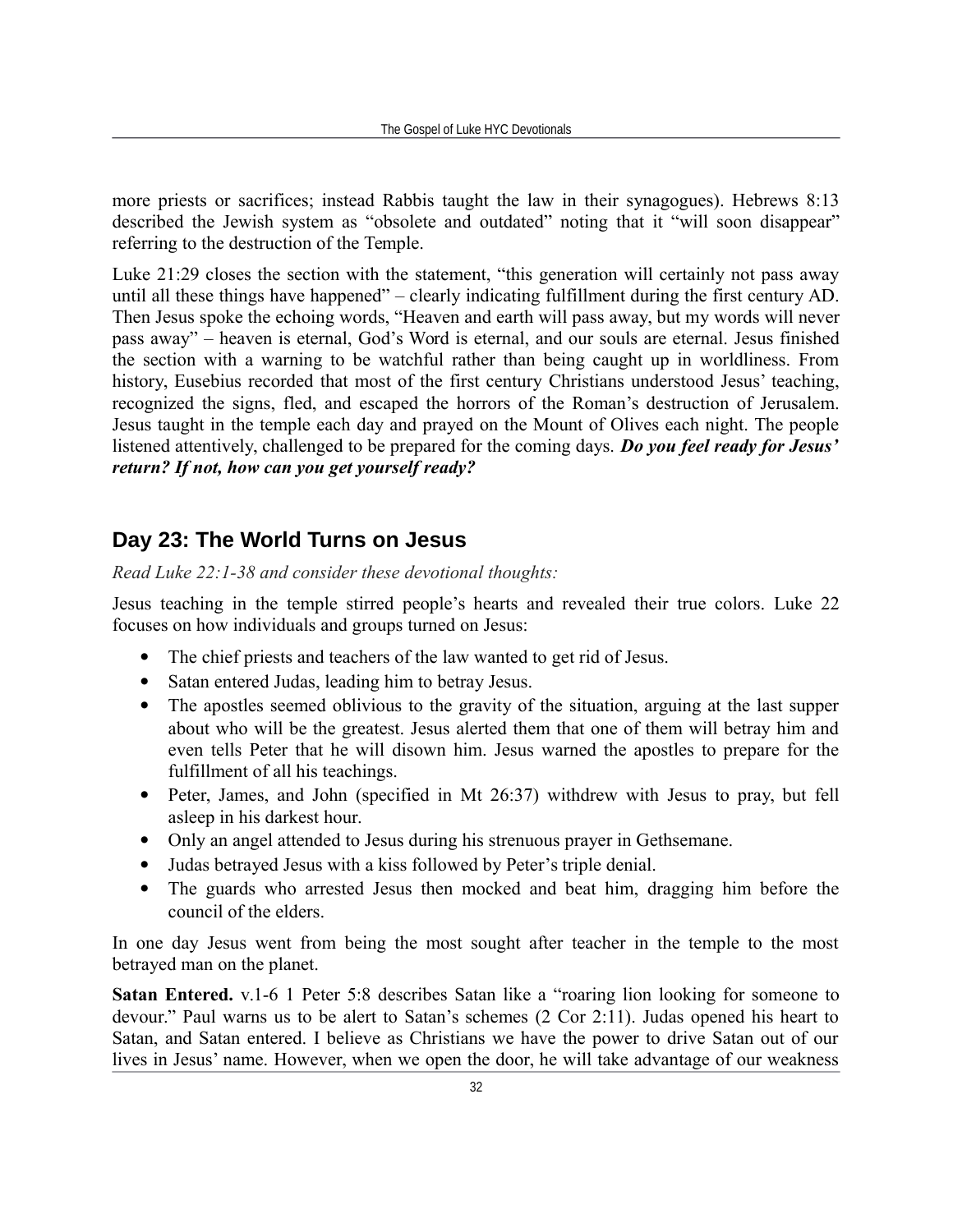and devour us. Consider how insidious Satan is – he makes the sin seem so tempting, yet every sin we commit leaves us devastated. When Satan is done with us, we find that we chased sin down to the steps of death (Prov 5:5). *Considering Satan's ability to enter, what doors do you need to shut or how can you call on Jesus' now to cast Satan out and expose his temptations for what they truly are – instruments of destruction?*

**Unwavering Faith Despite Our Betrayal.** v.7-38 The disciples were young (teens to early 20s) and ambitious followers. They wanted to "do great things for God" and help change the world by becoming "fishers of men." They were also human. In the midst of Jesus' solemn Last Supper, while Jesus described his coming betrayal at one of their hands leading to his suffering and death, they argued about who "was considered the greatest among them." Somehow Jesus never lost patience with them. He carefully instructing them, "conferring his kingdom on them" that they may "sit at his table in the kingdom." He assured them of their place as "judges over Israel," and reassured Peter that he will turn back and strengthen his brothers. In the midst of so many turning against him, Jesus believed in his disciples, despite knowing they would all fall away. *Do you believe that Jesus has unwavering faith in you despite your misplaced ambition, failures, and struggles?*

#### **Day 24: "Father"**

#### *Read Luke 22:39-23:49 and consider these devotional thoughts:*

Prayer was more to Jesus than a religious ceremony or ritual. He poured out his heart to his Father. In the Garden of Gethsemane, he prayed "Father, if you are willing, take this cup from me, yet not my will, but yours be done." Questioned before the authorities, Jesus boldly claimed his Sonship, "From now on, the Son of Man will be seated at the right hand of the mighty God." Unjustly crucified along with criminals, Jesus prayed, "Father, forgive them for they do not know what they are doing." At the bitter end of his torture, Jesus called out with a loud voice, "Father, into your hands I commit my spirit." Even the Roman Centurion at the foot of the cross praised God and admitted, "surely this was a righteous man." Righteous means in a right relationship with God. Jesus knew his Father intimately and he was determined to bring that same relationship with the Father to us, no matter the cost.

**Never Alone.** 22:39-71 Jesus prayed earnestly, "his sweat like drops of blood," strengthened by an angel while the disciples slept. He was not alone, his Father and his angel were with him. Betrayed with a kiss, arrested like a rebel, and disowned by one of his closest companions… he was not alone. Mocked and beaten by guards until his back became chunks of ripped flesh… he was not alone. Taken before the religious leaders who represented his Father to the people and questioned… "are you the Messiah?" "Are you the Son of God?" … he was not alone. He knew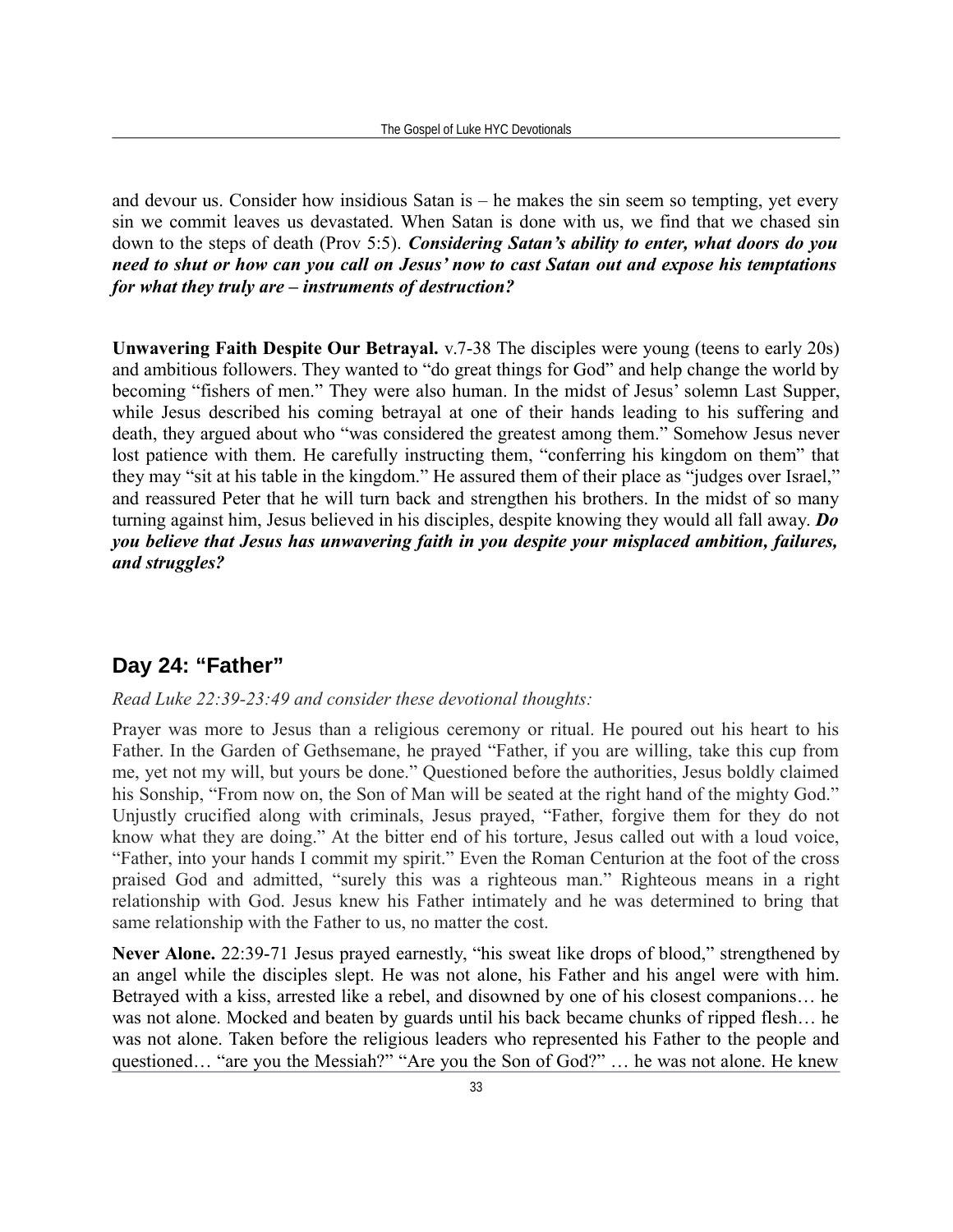#### that soon he would be seated next to his father in glory. *How can you claim the promise that God is close the brokenhearted rather than being tempted to feel abandoned by God when things get tough?*

**Judge the Judge.** 23:1-25 Pilate reluctantly played the judge over the One who will one day judge the living and the dead. He tried to pawn his responsibility off on other leaders and on the people. He concluded, "I find no basis for your charges against him." But the crowds wouldn't quit. The pressure to give in was too much for him, and Pilate granted their demand: he "surrendered Jesus to their will." We can all relate to the tragedy of buckling when we knew what was right, but the pressure was too much. Temptation seized us. There was a way out, but we didn't take it. Everyone in the crucifixion story was guilty… Pilate, Herod, Judas, the leaders, the people. Everyone was guilty… Peter, James, John, all of the apostles, all of the disciples, and everyone who ever sinned. *Aren't you glad the story doesn't end there?*

**Gracious Surrender.** 23:26-49 Jesus, King of Kings and Lord of Lords, the Messiah, Prince of Peace, the Great I Am, God's own Son – crucified. "He could have called 10,000 angels" (Hymn from Mt 26:53) but he held back. "Do not weep for me; weep for yourselves and your children" (23:28). "Forgive them – they don't know what they are doing" (23:34). The all-powerful surrendered his life for you and me: "into your hands I commit my spirit." Jesus was now alone. Darkness came over the whole land. The sun stopped shining. The curtain of the temple (the separation between man and God) was torn in two. Glorious Surrender. *Close out today by reading aloud Psalm 31.*

*v.1-5 In you, Lord, I have taken refuge; let me never be put to shame; deliver me in your righteousness. Turn your ear to me, come quickly to my rescue; be my rock of refuge, a strong fortress to save me. Since you are my rock and my fortress, for the sake of your name lead and guide me. Keep me free from the trap that is set for me, for you are my refuge. Into your hands I commit my spirit; deliver me, Lord, my faithful God. (Read the whole Psalm if you have time)*

## **Day 25: The Power**

*Read Luke 23:50-24:52 and consider these devotional thoughts:*

A lifeless body, wrapped in cloth, laid in a tomb. Dead. Then… God's Power raised Jesus from the dead (Eph 1:19-20). Fourteen times Luke describes the "Power" of God, the "Power" of Jesus, and the "Power" of the Holy Spirit. The disciples on the road to Emmaus referred to Jesus as "a prophet, powerful in word and deed." Luke finishes his gospel with the disciples observing the greatest demonstration of God's power – the Resurrection, then worshiping continually at the temple, praising God and waiting for "power from on high."

**Resurrection.** 24:1-12 The greatest stories ever told borrow the theme of resurrection: the dead coming back to life, the beaten becomes the victor, the hero is knocked down but rises again. The power is not in the fall but in the getting back up: Rocky Balboa, knocked down time and time